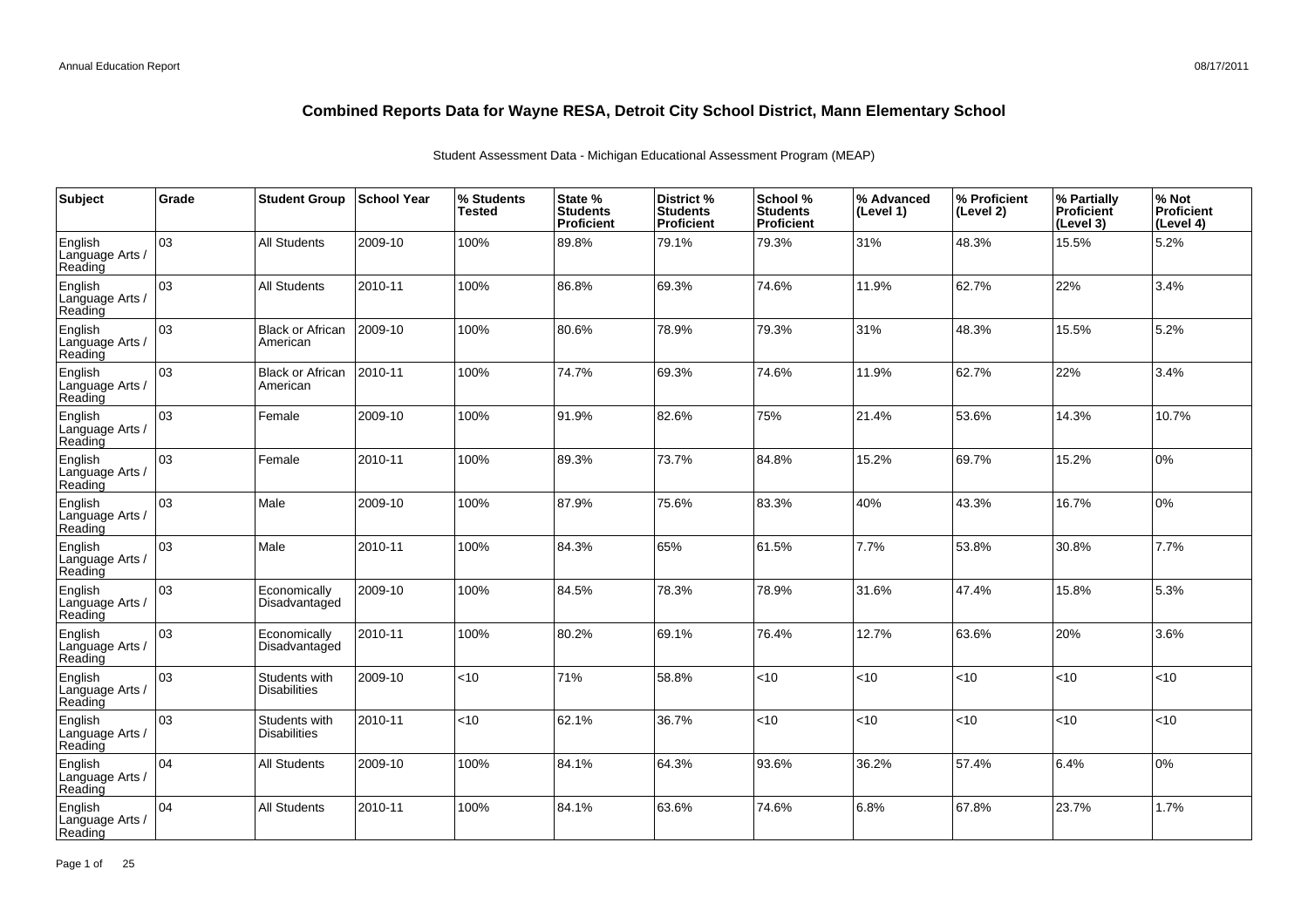| Subject                               | Grade | <b>Student Group</b>                 | ∣School Year | % Students<br>Tested | State %<br><b>Students</b><br>Proficient | District %<br><b>Students</b><br>Proficient | School %<br><b>Students</b><br><b>Proficient</b> | % Advanced<br>(Level 1) | % Proficient<br>(Level 2) | % Partially<br>Proficient<br>(Level 3) | % Not<br>Proficient<br>(Level 4) |
|---------------------------------------|-------|--------------------------------------|--------------|----------------------|------------------------------------------|---------------------------------------------|--------------------------------------------------|-------------------------|---------------------------|----------------------------------------|----------------------------------|
| English<br>Language Arts /<br>Reading | 04    | <b>Black or African</b><br>American  | 2009-10      | 100%                 | 68.6%                                    | 64.5%                                       | 93.6%                                            | 36.2%                   | 57.4%                     | 6.4%                                   | 0%                               |
| English<br>Language Arts /<br>Reading | 04    | <b>Black or African</b><br>American  | 2010-11      | 100%                 | 69.1%                                    | 62.6%                                       | 74.6%                                            | 6.8%                    | 67.8%                     | 23.7%                                  | 1.7%                             |
| English<br>Language Arts /<br>Reading | 04    | Female                               | 2009-10      | 100%                 | 86.1%                                    | 67.8%                                       | 96.2%                                            | 30.8%                   | 65.4%                     | 3.8%                                   | 0%                               |
| English<br>Language Arts /<br>Reading | 04    | Female                               | 2010-11      | 100%                 | 87%                                      | 68.8%                                       | 80%                                              | 13.3%                   | 66.7%                     | 20%                                    | 0%                               |
| English<br>Language Arts /<br>Reading | 04    | Male                                 | 2009-10      | 100%                 | 82.1%                                    | 60.8%                                       | 90.5%                                            | 42.9%                   | 47.6%                     | 9.5%                                   | 0%                               |
| English<br>Language Arts /<br>Reading | 04    | Male                                 | 2010-11      | 100%                 | 81.3%                                    | 58.6%                                       | 69%                                              | 0%                      | 69%                       | 27.6%                                  | 3.4%                             |
| English<br>Language Arts /<br>Reading | 04    | Economically<br>Disadvantaged        | 2009-10      | 100%                 | 75.7%                                    | 63.3%                                       | 93.2%                                            | 34.1%                   | 59.1%                     | 6.8%                                   | 0%                               |
| English<br>Language Arts<br>Reading   | 04    | Economically<br>Disadvantaged        | 2010-11      | 100%                 | 76.1%                                    | 63.2%                                       | 74.1%                                            | 5.6%                    | 68.5%                     | 24.1%                                  | 1.9%                             |
| English<br>Language Arts<br>Reading   | 04    | Students with<br><b>Disabilities</b> | 2009-10      | <10                  | 58%                                      | 43.2%                                       | < 10                                             | <10                     | < 10                      | < 10                                   | <10                              |
| English<br>Language Arts<br>Reading   | 04    | Students with<br><b>Disabilities</b> | 2010-11      | <10                  | 54.2%                                    | 25.8%                                       | <10                                              | <10                     | <10                       | < 10                                   | <10                              |
| English<br>Language Arts<br>Reading   | lo5   | All Students                         | 2009-10      | 100%                 | 85.2%                                    | 65.1%                                       | 95.5%                                            | 50%                     | 45.5%                     | 2.3%                                   | 2.3%                             |
| English<br>Language Arts<br>Reading   | 05    | <b>All Students</b>                  | 2010-11      | 100%                 | 85.1%                                    | 65.4%                                       | 77.4%                                            | 28.3%                   | 49.1%                     | 17%                                    | 5.7%                             |
| English<br>Language Arts<br>Reading   | 05    | <b>Black or African</b><br>American  | 2009-10      | 100%                 | 70.4%                                    | 65.2%                                       | 95.3%                                            | 48.8%                   | 46.5%                     | 2.3%                                   | 2.3%                             |
| English<br>Language Arts<br>Reading   | 05    | <b>Black or African</b><br>American  | 2010-11      | 100%                 | 71.6%                                    | 64.6%                                       | 76.9%                                            | 28.8%                   | 48.1%                     | 17.3%                                  | 5.8%                             |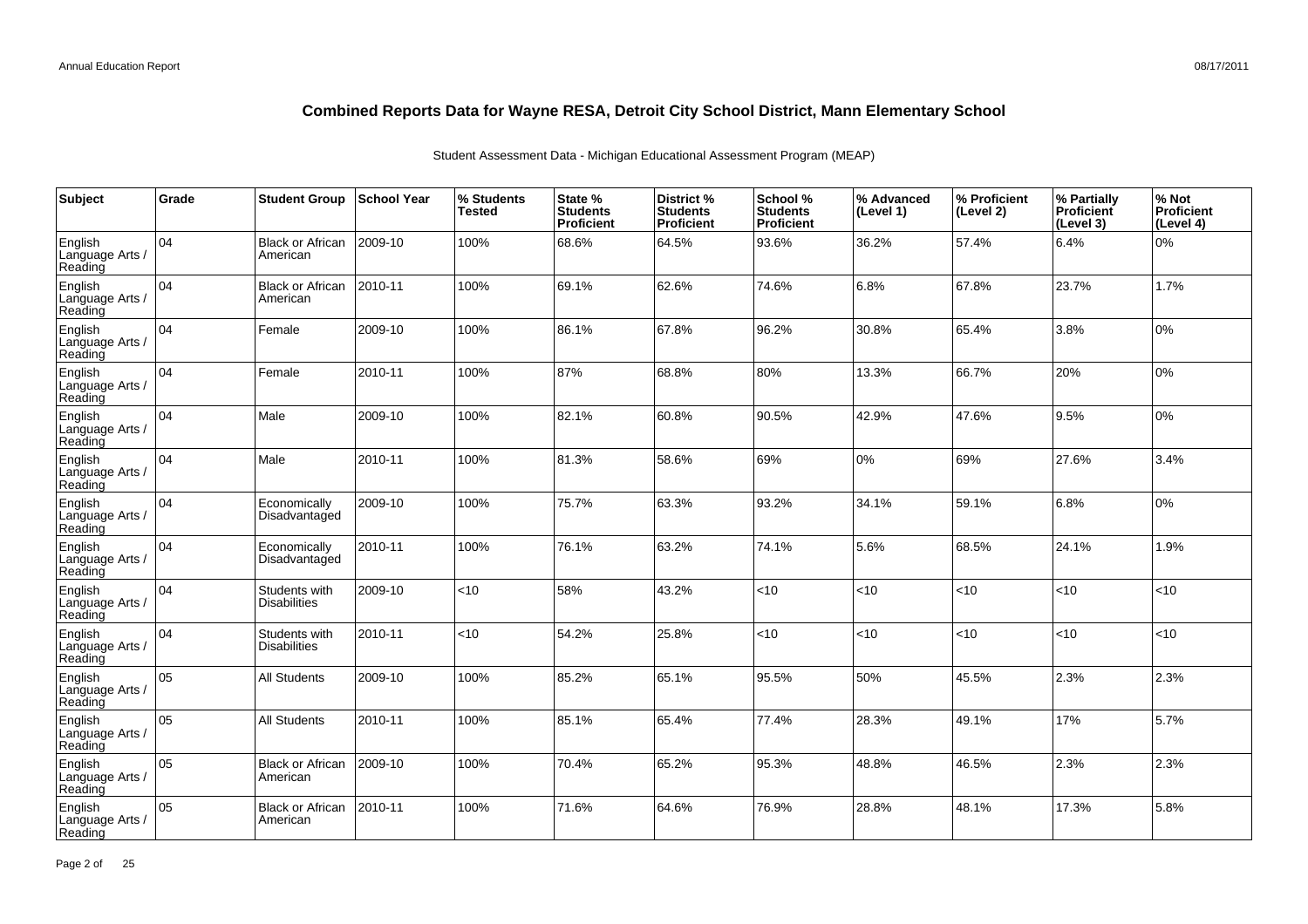| Subject                               | Grade | <b>Student Group</b>                 | School Year | % Students<br><b>Tested</b> | State %<br><b>Students</b><br>Proficient | District %<br><b>Students</b><br>Proficient | School %<br><b>Students</b><br><b>Proficient</b> | % Advanced<br>(Level 1) | % Proficient<br>(Level 2) | % Partially<br>Proficient<br>(Level 3) | % Not<br>Proficient<br>(Level 4) |
|---------------------------------------|-------|--------------------------------------|-------------|-----------------------------|------------------------------------------|---------------------------------------------|--------------------------------------------------|-------------------------|---------------------------|----------------------------------------|----------------------------------|
| English<br>Language Arts<br>Reading   | 05    | Hispanic or<br>Latino                | 2010-11     | <10                         | 78.5%                                    | 69.2%                                       | < 10                                             | <10                     | <10                       | < 10                                   | <10                              |
| English<br>Language Arts /<br>Reading | 05    | White                                | 2009-10     | <10                         | 89.8%                                    | 67%                                         | <10                                              | <10                     | <10                       | < 10                                   | <10                              |
| English<br>Language Arts /<br>Reading | 05    | Female                               | 2009-10     | 100%                        | 86.8%                                    | 67.7%                                       | 100%                                             | 43.8%                   | 56.3%                     | 10%                                    | 0%                               |
| English<br>Language Arts<br>Reading   | 05    | Female                               | 2010-11     | 100%                        | 87.7%                                    | 69.3%                                       | 80%                                              | 20%                     | 60%                       | 16%                                    | 4%                               |
| English<br>Language Arts<br>Reading   | 05    | Male                                 | 2009-10     | 100%                        | 83.5%                                    | 62.5%                                       | 92.9%                                            | 53.6%                   | 39.3%                     | 3.6%                                   | 3.6%                             |
| English<br>Language Arts<br>Reading   | 05    | Male                                 | 2010-11     | 100%                        | 82.6%                                    | 61.5%                                       | 75%                                              | 35.7%                   | 39.3%                     | 17.9%                                  | 7.1%                             |
| English<br>Language Arts<br>Reading   | 05    | Economically<br>Disadvantaged        | 2009-10     | 100%                        | 76.6%                                    | 63.8%                                       | 95.2%                                            | 50%                     | 45.2%                     | 2.4%                                   | 2.4%                             |
| English<br>Language Arts<br>Reading   | 05    | Economically<br>Disadvantaged        | 2010-11     | 100%                        | 77.4%                                    | 64.9%                                       | 76.6%                                            | 27.7%                   | 48.9%                     | 17%                                    | 6.4%                             |
| English<br>Language Arts /<br>Reading | 05    | Students with<br><b>Disabilities</b> | 2009-10     | < 10                        | 57.6%                                    | 36.2%                                       | <10                                              | <10                     | <10                       | <10                                    | <10                              |
| English<br>Language Arts /<br>Reading | 05    | Students with<br><b>Disabilities</b> | 2010-11     | <10                         | 53%                                      | 30.1%                                       | <10                                              | <10                     | <10                       | <10                                    | <10                              |
| Mathematics                           | 03    | All Students                         | 2009-10     | 100%                        | 94.8%                                    | 85.6%                                       | 91.4%                                            | 12.1%                   | 79.3%                     | 8.6%                                   | 0%                               |
| Mathematics                           | 03    | <b>All Students</b>                  | 2010-11     | 100%                        | 95.3%                                    | 84%                                         | 92.7%                                            | 50.9%                   | 41.8%                     | 7.3%                                   | 0%                               |
| <b>Mathematics</b>                    | 03    | <b>Black or African</b><br>American  | 2009-10     | 100%                        | 87.7%                                    | 85%                                         | 91.4%                                            | 12.1%                   | 79.3%                     | 8.6%                                   | 0%                               |
| <b>Mathematics</b>                    | 03    | <b>Black or African</b><br>American  | 2010-11     | 100%                        | 88.6%                                    | 82.9%                                       | 92.7%                                            | 50.9%                   | 41.8%                     | 7.3%                                   | 0%                               |
| Mathematics                           | 03    | Female                               | 2009-10     | 100%                        | 94.8%                                    | 86.3%                                       | 92.9%                                            | 10.7%                   | 82.1%                     | 7.1%                                   | 0%                               |
| <b>Mathematics</b>                    | 03    | Female                               | 2010-11     | 100%                        | 95.3%                                    | 84.2%                                       | 93.5%                                            | 51.6%                   | 41.9%                     | 6.5%                                   | 0%                               |
| Mathematics                           | 03    | Male                                 | 2009-10     | 100%                        | 94.8%                                    | 84.8%                                       | 90%                                              | 13.3%                   | 76.7%                     | 10%                                    | 0%                               |
| Mathematics                           | 03    | Male                                 | 2010-11     | 100%                        | 95.3%                                    | 83.9%                                       | 91.7%                                            | 50%                     | 41.7%                     | 8.3%                                   | 0%                               |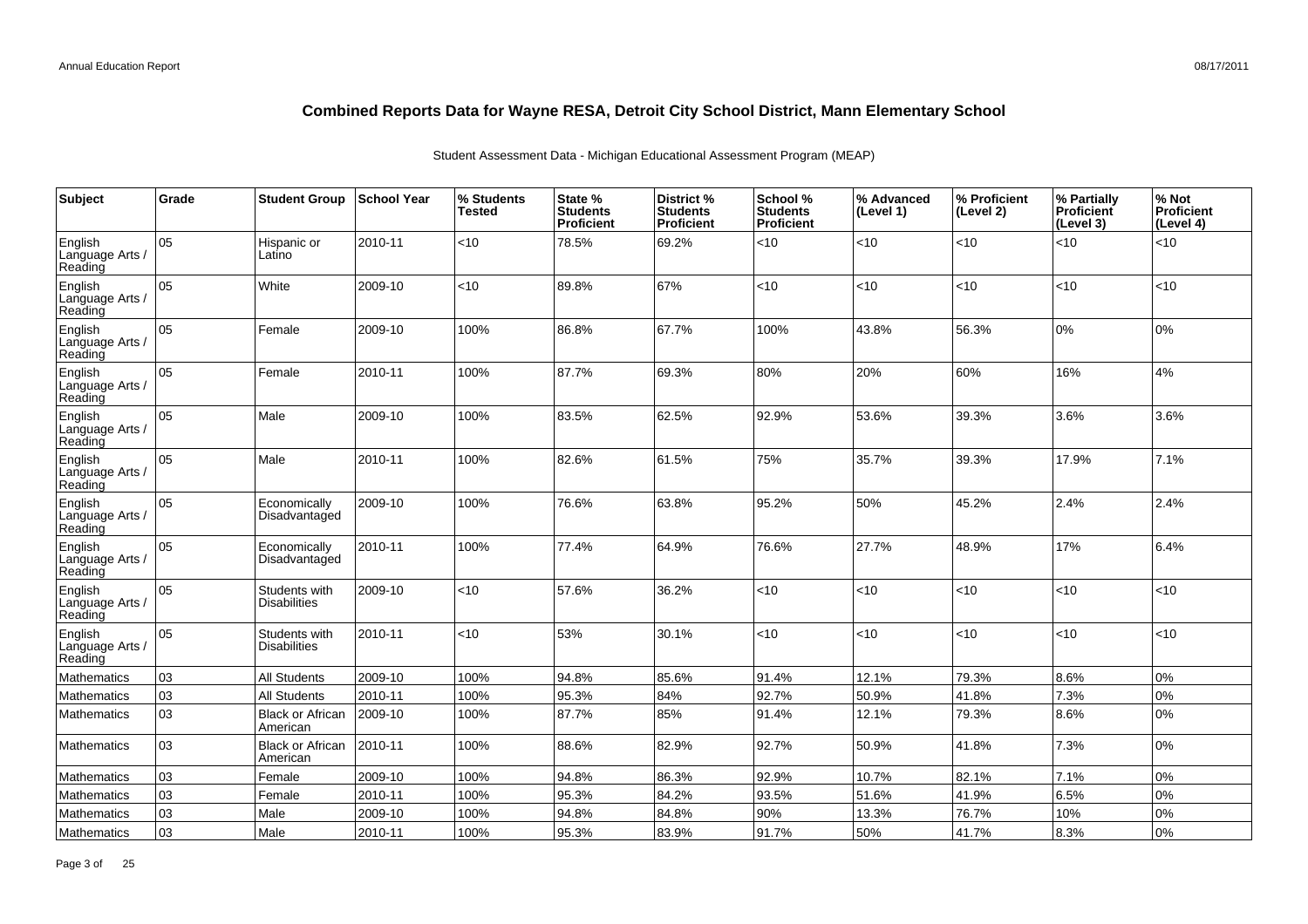| Subject                        | Grade | <b>Student Group</b>                 | <b>School Year</b> | % Students<br>Tested | State %<br><b>Students</b><br><b>Proficient</b> | District %<br><b>Students</b><br><b>Proficient</b> | School %<br><b>Students</b><br><b>Proficient</b> | % Advanced<br>(Level 1) | % Proficient<br>(Level 2) | % Partially<br><b>Proficient</b><br>(Level 3) | % Not<br>Proficient<br>(Level 4) |
|--------------------------------|-------|--------------------------------------|--------------------|----------------------|-------------------------------------------------|----------------------------------------------------|--------------------------------------------------|-------------------------|---------------------------|-----------------------------------------------|----------------------------------|
| Mathematics                    | 03    | Economically<br>Disadvantaged        | 2009-10            | 100%                 | 91.9%                                           | 85.2%                                              | 91.2%                                            | 12.3%                   | 78.9%                     | 8.8%                                          | 0%                               |
| Mathematics                    | 03    | Economically<br>Disadvantaged        | 2010-11            | 100%                 | 92.7%                                           | 83.5%                                              | 92.3%                                            | 50%                     | 42.3%                     | 7.7%                                          | 0%                               |
| Mathematics                    | 03    | Students with<br><b>Disabilities</b> | 2009-10            | $<$ 10               | 87.8%                                           | 78.6%                                              | < 10                                             | < 10                    | < 10                      | <10                                           | <10                              |
| <b>Mathematics</b>             | 03    | Students with<br><b>Disabilities</b> | 2010-11            | <10                  | 88.7%                                           | 72.6%                                              | $<$ 10                                           | < 10                    | < 10                      | <10                                           | <10                              |
| Mathematics                    | 04    | <b>All Students</b>                  | 2009-10            | 100%                 | 92.3%                                           | 78.5%                                              | 91.5%                                            | 70.2%                   | 21.3%                     | 8.5%                                          | 0%                               |
| Mathematics                    | 04    | All Students                         | 2010-11            | 100%                 | 91.5%                                           | 75.4%                                              | 91.5%                                            | 66.1%                   | 25.4%                     | 8.5%                                          | 0%                               |
| Mathematics                    | 04    | <b>Black or African</b><br>American  | 2009-10            | 100%                 | 82.3%                                           | 77.4%                                              | 91.5%                                            | 70.2%                   | 21.3%                     | 8.5%                                          | 0%                               |
| Mathematics                    | 04    | <b>Black or African</b><br>American  | 2010-11            | 100%                 | 81.2%                                           | 74.1%                                              | 91.5%                                            | 66.1%                   | 25.4%                     | 8.5%                                          | 0%                               |
| Mathematics                    | 104   | Female                               | 2009-10            | 100%                 | 92.9%                                           | 80.4%                                              | 92%                                              | 72%                     | 20%                       | 8%                                            | 0%                               |
| Mathematics                    | 04    | Female                               | 2010-11            | 100%                 | 91.6%                                           | 75.3%                                              | 100%                                             | 79.3%                   | 20.7%                     | 0%                                            | 0%                               |
| Mathematics                    | 04    | Male                                 | 2009-10            | 100%                 | 91.6%                                           | 76.7%                                              | 90.9%                                            | 68.2%                   | 22.7%                     | 9.1%                                          | 0%                               |
| Mathematics                    | 04    | Male                                 | 2010-11            | 100%                 | 91.3%                                           | 75.4%                                              | 83.3%                                            | 53.3%                   | 30%                       | 16.7%                                         | 0%                               |
| Mathematics                    | 04    | Economically<br>Disadvantaged        | 2009-10            | 100%                 | 87.8%                                           | 78%                                                | 93.2%                                            | 70.5%                   | 22.7%                     | 6.8%                                          | 0%                               |
| Mathematics                    | 04    | Economically<br>Disadvantaged        | 2010-11            | 100%                 | 86.9%                                           | 75.3%                                              | 90.6%                                            | 66%                     | 24.5%                     | 9.4%                                          | 0%                               |
| Mathematics                    | 04    | Students with<br><b>Disabilities</b> | 2009-10            | <10                  | 80%                                             | 66.6%                                              | <10                                              | <10                     | < 10                      | <10                                           | <10                              |
| Mathematics                    | 04    | Students with<br><b>Disabilities</b> | 2010-11            | $<$ 10               | 77.5%                                           | 58.6%                                              | <10                                              | $<$ 10                  | $<$ 10                    | <10                                           | <10                              |
| Mathematics                    | 05    | <b>All Students</b>                  | 2009-10            | 100%                 | 79.5%                                           | 57%                                                | 91.1%                                            | 40%                     | 51.1%                     | 8.9%                                          | 0%                               |
| Mathematics                    | 05    | All Students                         | 2010-11            | 100%                 | 79.9%                                           | 54.4%                                              | 88.5%                                            | 71.2%                   | 17.3%                     | 11.5%                                         | 0%                               |
| Mathematics                    | 05    | <b>Black or African</b><br>American  | 2009-10            | 100%                 | 62.5%                                           | 56%                                                | 90.9%                                            | 40.9%                   | 50%                       | 9.1%                                          | 0%                               |
| Mathematics                    | 05    | <b>Black or African</b><br>American  | 2010-11            | 100%                 | 61.3%                                           | 52.2%                                              | 88.2%                                            | 72.5%                   | 15.7%                     | 11.8%                                         | 0%                               |
| Mathematics                    | 05    | Hispanic or<br>Latino                | 2010-11            | <10                  | 73.5%                                           | 67.5%                                              | $<$ 10                                           | <10                     | $<$ 10                    | ~10                                           | <10                              |
| Mathematics                    | 05    | White                                | 2009-10            | <10                  | 84.3%                                           | 59.1%                                              | $<$ 10                                           | <10                     | < 10                      | $<10$                                         | <10                              |
| Mathematics                    | 05    | Female                               | 2009-10            | 100%                 | 79.6%                                           | 57.3%                                              | 94.1%                                            | 35.3%                   | 58.8%                     | 5.9%                                          | 0%                               |
| Mathematics                    | 05    | Female                               | 2010-11            | 100%                 | 80.1%                                           | 54.3%                                              | 91.7%                                            | 79.2%                   | 12.5%                     | 8.3%                                          | 0%                               |
| Mathematics<br>Page 4 of<br>25 | 05    | Male                                 | 2009-10            | 100%                 | 79.4%                                           | 56.7%                                              | 89.3%                                            | 42.9%                   | 46.4%                     | 10.7%                                         | 0%                               |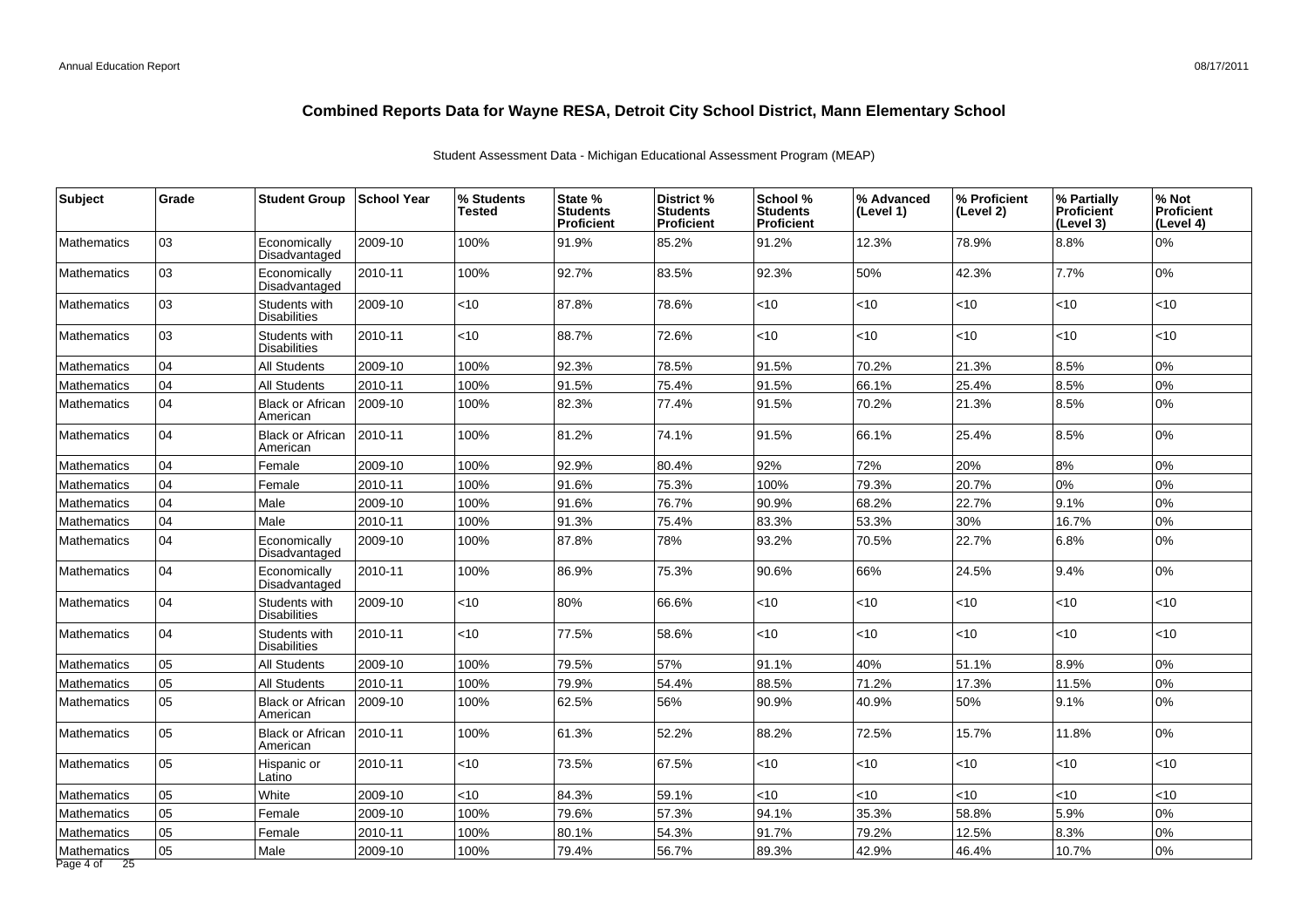| Subject            | Grade | <b>Student Group</b>                 | <b>School Year</b> | % Students<br><b>Tested</b> | State %<br><b>Students</b><br><b>Proficient</b> | District %<br><b>Students</b><br><b>Proficient</b> | School %<br><b>Students</b><br><b>Proficient</b> | % Advanced<br>(Level 1) | % Proficient<br>(Level 2) | % Partially<br>Proficient<br>(Level 3) | % Not<br><b>Proficient</b><br>(Level 4) |
|--------------------|-------|--------------------------------------|--------------------|-----------------------------|-------------------------------------------------|----------------------------------------------------|--------------------------------------------------|-------------------------|---------------------------|----------------------------------------|-----------------------------------------|
| <b>Mathematics</b> | 05    | Male                                 | 2010-11            | 100%                        | 79.7%                                           | 54.4%                                              | 85.7%                                            | 64.3%                   | 21.4%                     | 14.3%                                  | 0%                                      |
| <b>Mathematics</b> | 05    | Economically<br>Disadvantaged        | 2009-10            | 100%                        | 69.8%                                           | 56%                                                | 93%                                              | 39.5%                   | 53.5%                     | 7%                                     | 0%                                      |
| Mathematics        | 05    | Economically<br>Disadvantaged        | 2010-11            | 100%                        | 70.2%                                           | 53.7%                                              | 87%                                              | 69.6%                   | 17.4%                     | 13%                                    | 0%                                      |
| <b>Mathematics</b> | 05    | Students with<br><b>Disabilities</b> | 2009-10            | $<$ 10                      | 52.8%                                           | 33.6%                                              | $<$ 10                                           | < 10                    | $<$ 10                    | $ $ < 10                               | <10                                     |
| <b>Mathematics</b> | 05    | Students with<br><b>Disabilities</b> | 2010-11            | $<$ 10                      | 50.2%                                           | 28.7%                                              | $<$ 10                                           | < 10                    | $<$ 10                    | $ $ < 10                               | <10                                     |
| Science            | lo5   | <b>All Students</b>                  | 2009-10            | 100%                        | 81%                                             | 56.6%                                              | 78.7%                                            | 12.8%                   | 66%                       | 19.1%                                  | 2.1%                                    |
| Science            | 05    | <b>All Students</b>                  | 2010-11            | 100%                        | 78.1%                                           | 47.6%                                              | 48.1%                                            | 5.8%                    | 42.3%                     | 38.5%                                  | 13.5%                                   |
| Science            | 05    | <b>Black or African</b><br>American  | 2009-10            | 100%                        | 59.6%                                           | 56.1%                                              | 78.3%                                            | 13%                     | 65.2%                     | 19.6%                                  | 2.2%                                    |
| Science            | 05    | <b>Black or African</b><br>American  | 2010-11            | 100%                        | 52.8%                                           | 45.5%                                              | 49%                                              | 5.9%                    | 43.1%                     | 37.3%                                  | 13.7%                                   |
| Science            | 05    | Hispanic or<br>Latino                | 2010-11            | $<$ 10                      | 67.8%                                           | 59%                                                | $<$ 10                                           | < 10                    | <10                       | $ $ < 10                               | $<$ 10                                  |
| Science            | 05    | White                                | 2009-10            | < 10                        | 87.5%                                           | 62.5%                                              | $<$ 10                                           | < 10                    | <10                       | < 10                                   | <10                                     |
| Science            | 05    | Female                               | 2009-10            | 100%                        | 81.1%                                           | 56.3%                                              | 77.8%                                            | 11.1%                   | 66.7%                     | 16.7%                                  | 5.6%                                    |
| Science            | 05    | Female                               | 2010-11            | 100%                        | 78.6%                                           | 48.3%                                              | 54.2%                                            | 8.3%                    | 45.8%                     | 41.7%                                  | 4.2%                                    |
| Science            | 05    | Male                                 | 2009-10            | 100%                        | 80.8%                                           | 56.9%                                              | 79.3%                                            | 13.8%                   | 65.5%                     | 20.7%                                  | 0%                                      |
| Science            | 05    | Male                                 | 2010-11            | 100%                        | 77.5%                                           | 47%                                                | 42.9%                                            | 3.6%                    | 39.3%                     | 35.7%                                  | 21.4%                                   |
| Science            | 05    | Economically<br>Disadvantaged        | 2009-10            | 100%                        | 70.6%                                           | 55.4%                                              | 80%                                              | 11.1%                   | 68.9%                     | 17.8%                                  | 2.2%                                    |
| Science            | 05    | Economically<br>Disadvantaged        | 2010-11            | 100%                        | 66.6%                                           | 46.6%                                              | 47.8%                                            | 6.5%                    | 41.3%                     | 39.1%                                  | 13%                                     |
| Science            | 05    | Students with<br><b>Disabilities</b> | 2009-10            | < 10                        | 60.7%                                           | 36.6%                                              | $<$ 10                                           | < 10                    | $<$ 10                    | $ $ < 10                               | <10                                     |
| Science            | 05    | Students with<br><b>Disabilities</b> | 2010-11            | <10                         | 54.1%                                           | 26.1%                                              | $<$ 10                                           | < 10                    | $<$ 10                    | $ $ < 10                               | <10                                     |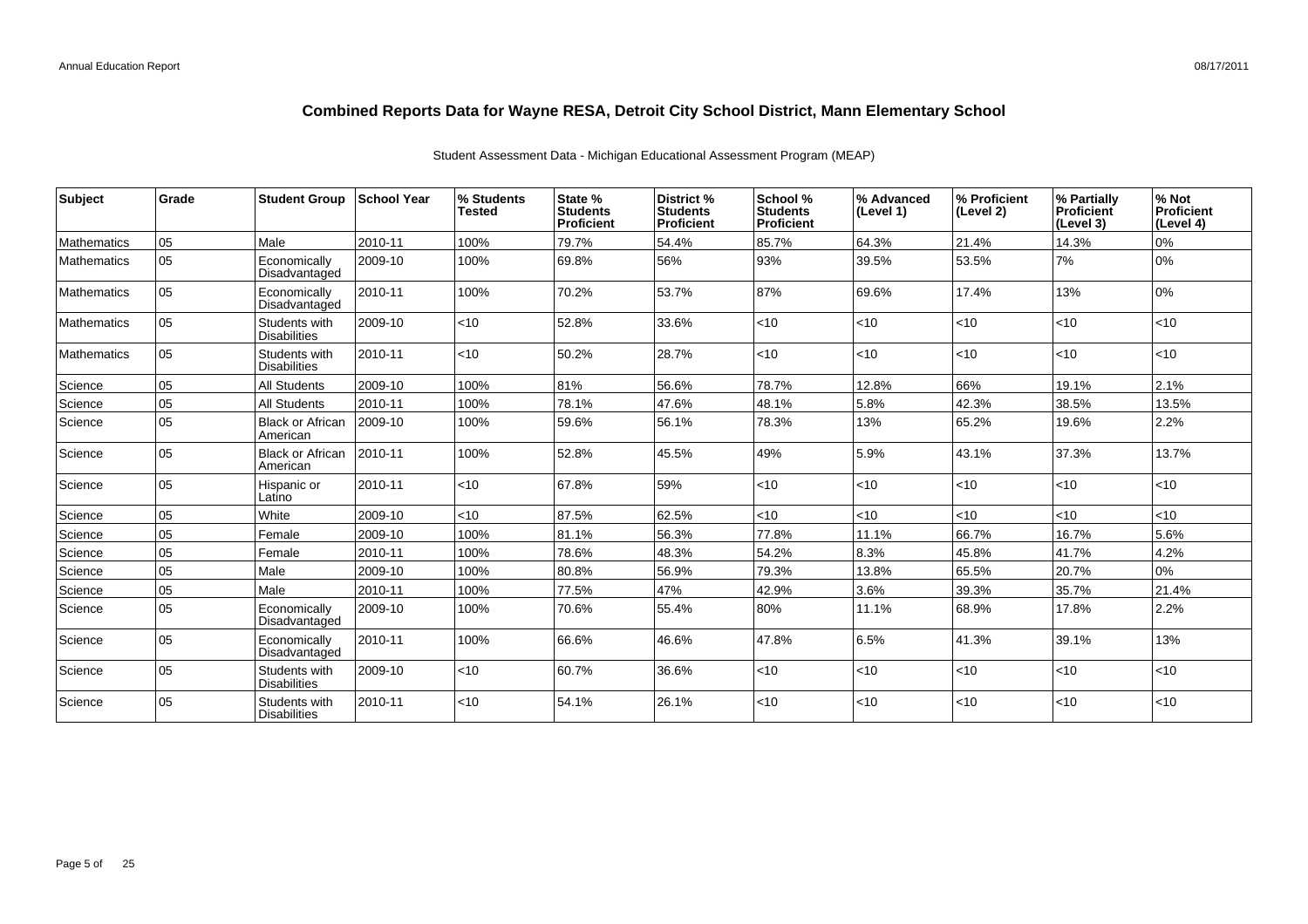Student Assessment Data - Michigan Merit Examination (MME)

| Subject | Grade | Student Group | <b>School Year</b> | <b>Students</b><br>Tested | State %<br>Students<br>Proficient | District %<br>Students<br><b>Proficient</b> | School %<br>Students<br>Proficient | $\overline{0}$<br>Advancec<br>$ $ (Level 1) | % Proficient<br> (Level 2) | % Partially<br>Proficient<br><b>I</b> Cevel 3<br>. . | 6 Not<br>Proficient<br>(Level 4) |
|---------|-------|---------------|--------------------|---------------------------|-----------------------------------|---------------------------------------------|------------------------------------|---------------------------------------------|----------------------------|------------------------------------------------------|----------------------------------|
|---------|-------|---------------|--------------------|---------------------------|-----------------------------------|---------------------------------------------|------------------------------------|---------------------------------------------|----------------------------|------------------------------------------------------|----------------------------------|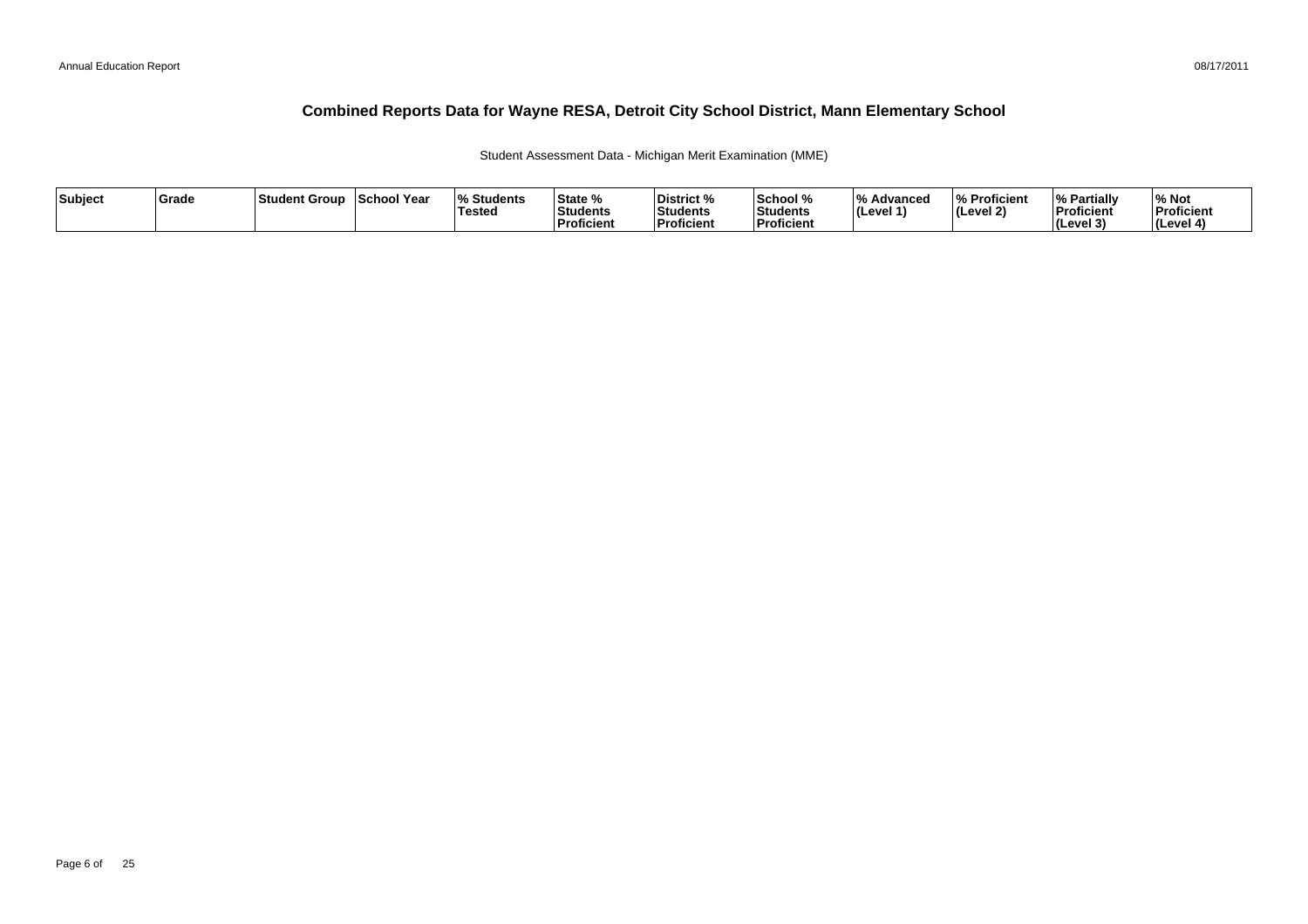### Student Assessment Data - MI-Access : Functional Independence

| Subject            | Grade | <b>Student Group</b>                | <b>School Year</b> | % Students<br>Tested | <b>State % Students</b><br>Proficient | District %<br><b>Students</b><br>Proficient | School %<br>Students<br>Proficient | % Surpassed<br>(Level 1) | % Attained<br>(Level 2) | % Emerging<br>(Level 3) |
|--------------------|-------|-------------------------------------|--------------------|----------------------|---------------------------------------|---------------------------------------------|------------------------------------|--------------------------|-------------------------|-------------------------|
| Mathematics        | 03    | All Students                        | 2010-11            | <10                  | 74.7%                                 | 43.3%                                       | N/A                                | N/A                      | N/A                     | N/A                     |
| Mathematics        | 03    | <b>Black or African</b><br>American | 2010-11            | <10                  | 65.7%                                 | 41.1%                                       | N/A                                | N/A                      | N/A                     | N/A                     |
| Mathematics        | 03    | Male                                | 2010-11            | <10                  | 75.3%                                 | 44.7%                                       | N/A                                | N/A                      | N/A                     | N/A                     |
| Mathematics        | 04    | <b>All Students</b>                 | 2009-10            | $<$ 10               | 85%                                   | 59.8%                                       | <10                                | <10                      | < 10                    | < 10                    |
| <b>Mathematics</b> | 04    | All Students                        | 2010-11            | $<$ 10               | 82.9%                                 | 64.5%                                       | $<$ 10                             | <10                      | < 10                    | $<$ 10                  |
| Mathematics        | 04    | <b>Black or African</b><br>American | 2009-10            | <10                  | 76.2%                                 | 57.5%                                       | < 10                               | <10                      | < 10                    | < 10                    |
| Mathematics        | 04    | <b>Black or African</b><br>American | 2010-11            | <10                  | 79.1%                                 | 62.9%                                       | <10                                | <10                      | $<10$                   | $<$ 10                  |
| Mathematics        | 04    | Female                              | 2010-11            | $<$ 10               | 80.4%                                 | 51.3%                                       | <10                                | <10                      | < 10                    | < 10                    |
| Mathematics        | 04    | Male                                | 2009-10            | <10                  | 85.9%                                 | 62.3%                                       | <10                                | <10                      | < 10                    | < 10                    |
| <b>Mathematics</b> | 04    | Male                                | 2010-11            | <10                  | 84.3%                                 | 72.1%                                       | <10                                | <10                      | <10                     | $<$ 10                  |
| Mathematics        | 05    | <b>All Students</b>                 | 2009-10            | <10                  | 71.1%                                 | 47.4%                                       | <10                                | <10                      | < 10                    | < 10                    |
| Mathematics        | 05    | <b>All Students</b>                 | 2010-11            | <10                  | 71.6%                                 | 56.5%                                       | <10                                | <10                      | <10                     | < 10                    |
| Mathematics        | 05    | <b>Black or African</b><br>American | 2009-10            | $<$ 10               | 65.3%                                 | 48.2%                                       | $<$ 10                             | <10                      | < 10                    | $<$ 10                  |
| Mathematics        | 05    | <b>Black or African</b><br>American | 2010-11            | <10                  | 64.5%                                 | 57.6%                                       | <10                                | <10                      | <10                     | $<$ 10                  |
| Mathematics        | 05    | Female                              | 2009-10            | $<$ 10               | 65.4%                                 | 39.5%                                       | <10                                | <10                      | < 10                    | < 10                    |
| Mathematics        | 05    | Female                              | 2010-11            | <10                  | 66.4%                                 | 51.4%                                       | <10                                | <10                      | <10                     | <10                     |
| Mathematics        | 05    | Male                                | 2009-10            | $<$ 10               | 74.2%                                 | 51.3%                                       | <10                                | <10                      | < 10                    | $<$ 10                  |
| Mathematics        | 05    | Male                                | 2010-11            | <10                  | 74.4%                                 | 60%                                         | <10                                | <10                      | < 10                    | < 10                    |
| Science            | 05    | All Students                        | 2009-10            | $<$ 10               | 58%                                   | 30.1%                                       | <10                                | <10                      | < 10                    | < 10                    |
| Science            | 05    | <b>All Students</b>                 | 2010-11            | $<$ 10               | 56.8%                                 | 41.9%                                       | <10                                | <10                      | < 10                    | < 10                    |
| Science            | 05    | <b>Black or African</b><br>American | 2009-10            | $<$ 10               | 48.2%                                 | 29.7%                                       | <10                                | <10                      | < 10                    | < 10                    |
| Science            | 05    | <b>Black or African</b><br>American | 2010-11            | <10                  | 47.1%                                 | 43%                                         | <10                                | <10                      | < 10                    | < 10                    |
| Science            | 05    | Female                              | 2009-10            | <10                  | 51.1%                                 | 21.1%                                       | <10                                | <10                      | < 10                    | < 10                    |
| Science            | 05    | Female                              | 2010-11            | <10                  | 51.6%                                 | 47.2%                                       | $<$ 10                             | <10                      | < 10                    | < 10                    |
| Science            | 05    | Male                                | 2009-10            | <10                  | 61.6%                                 | 34.7%                                       | <10                                | <10                      | < 10                    | <10                     |
| Science            | 05    | Male                                | 2010-11            | $<$ 10               | 59.6%                                 | 38%                                         | <10                                | <10                      | < 10                    | < 10                    |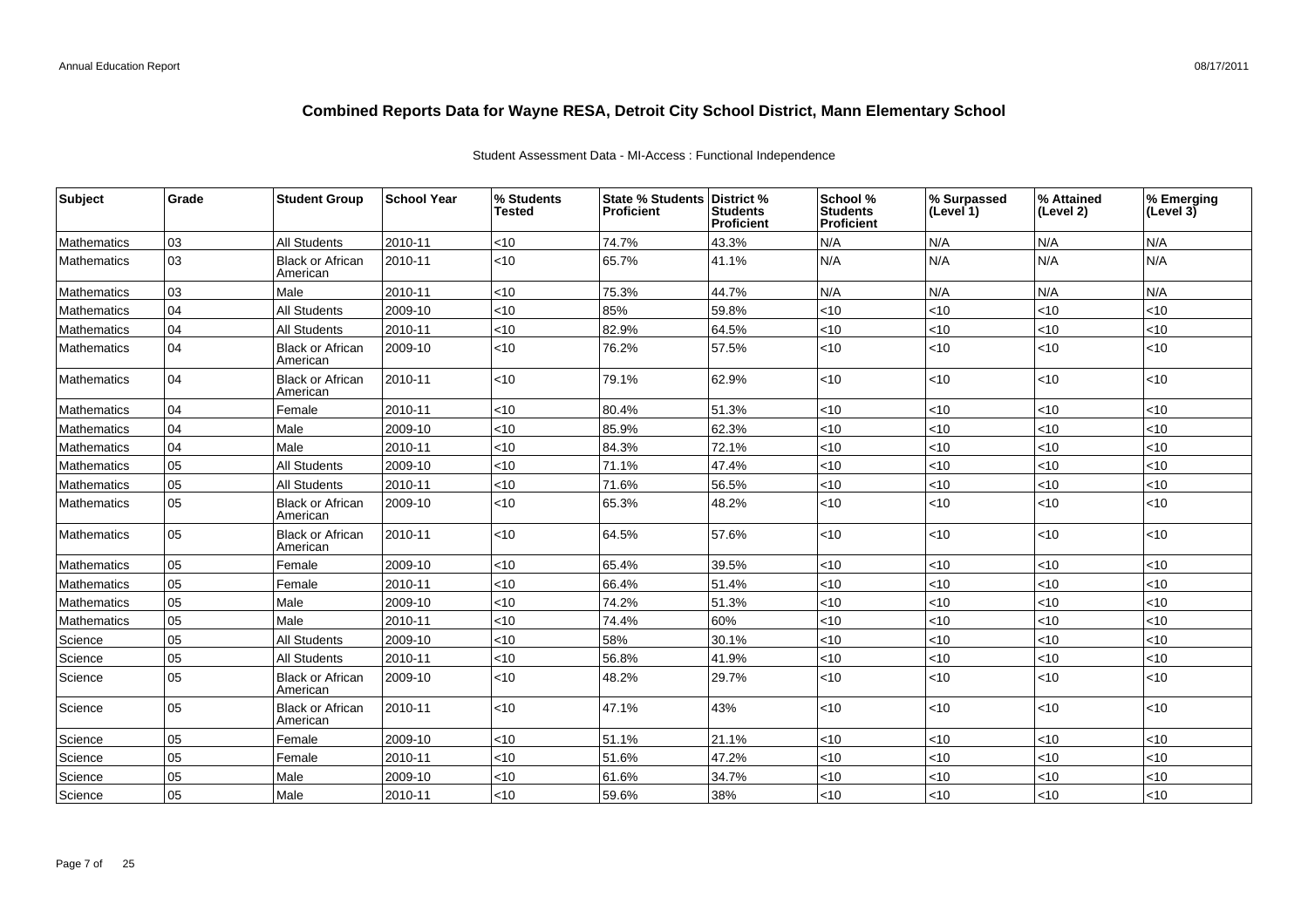### Student Assessment Data - MI-Access : Supported Independence

| <b>Subject</b>                  | Grade | Student Group                | <b>School Year</b> | I% Students<br>Tested | <b>State % Students District %</b><br><b>Proficient</b> | Students<br>Proficient | School %<br>Students<br><b>Proficient</b> | % Surpassed<br>(Level 1) | ∣% Attained<br>∣(Level 2) | % Emerging<br>(Level 3) |
|---------------------------------|-------|------------------------------|--------------------|-----------------------|---------------------------------------------------------|------------------------|-------------------------------------------|--------------------------|---------------------------|-------------------------|
| English Language 103<br>Arts    |       | All Students                 | 2010-11            | $ $ < 10              | 85.2%                                                   | 93.9%                  | $<$ 10                                    | < 10                     | <10                       | $ $ < 10                |
| English Language   03<br>  Arts |       | Hispanic or Latino   2010-11 |                    | $ $ < 10              | 78.6%                                                   | $\leq 10$              | $<$ 10                                    | $<$ 10                   | l<10                      | l<10                    |
| English Language 03<br>Arts     |       | l Female                     | 2010-11            | $ $ < 10              | 85.6%                                                   | 86.7%                  | $<$ 10                                    | $<$ 10                   | l<10                      | l<10                    |
| Mathematics                     | 103   | All Students                 | 2010-11            | $<$ 10                | 87.5%                                                   | 191.7%                 | $<$ 10                                    | $<$ 10                   | l<10                      | l<10                    |
| Mathematics                     | 03    | Hispanic or Latino   2010-11 |                    | < 10                  | 89.3%                                                   | $\leq 10$              | $<$ 10                                    | $<$ 10                   | $ $ <10                   | l<10                    |
| Mathematics                     | 03    | l Female                     | 2010-11            | < 10                  | 90.1%                                                   | 92.9%                  | $<$ 10                                    | $ $ < 10                 | l<10                      | $ $ <10                 |

#### 08/17/2011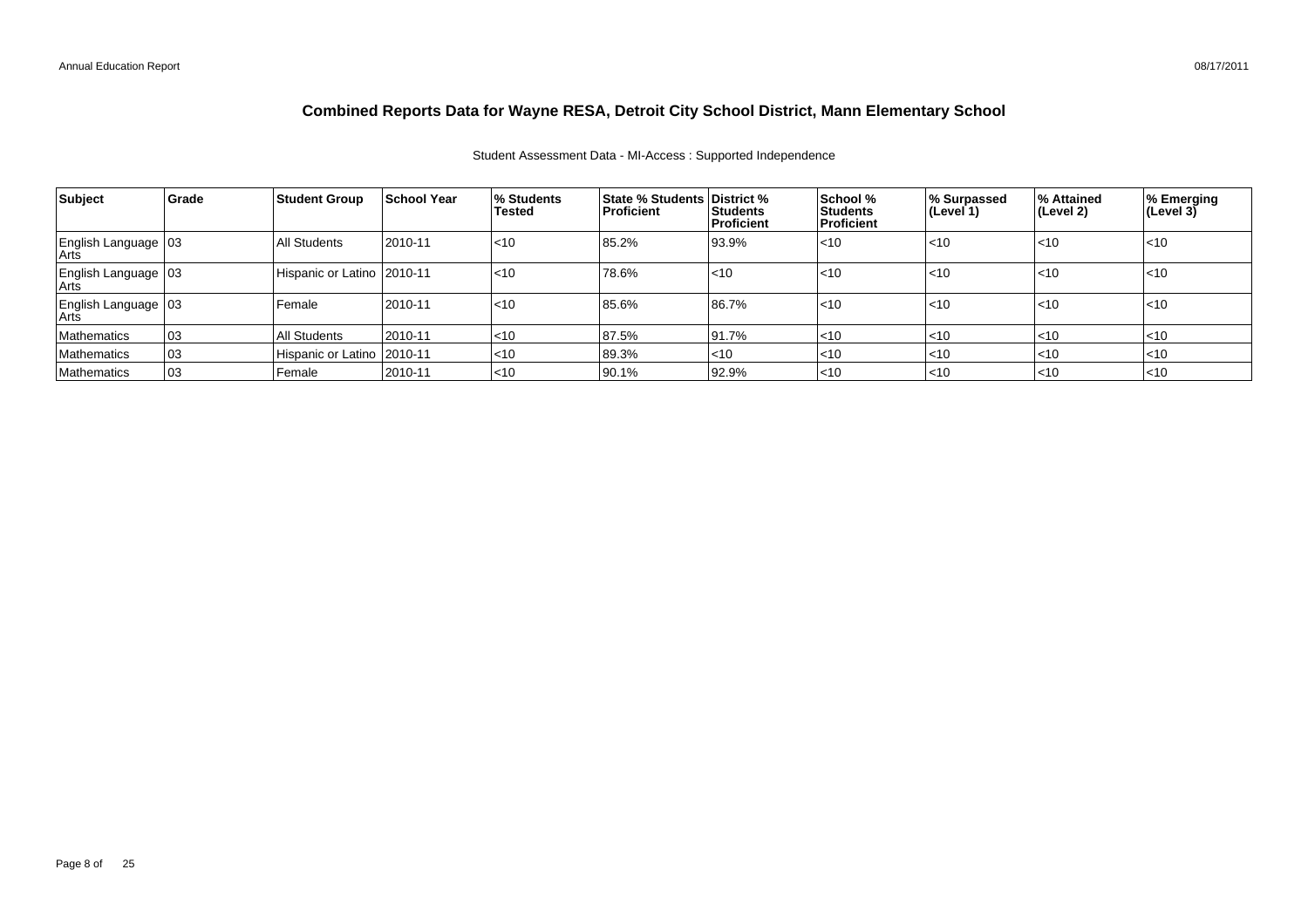### Student Assessment Data - MI-Access : Participation

| Subject                         | Grade | <b>Student Group</b>         | <b>School Year</b> | I% Students<br><b>Tested</b> | <b>State % Students District %</b><br>Proficient | Students<br><b>Proficient</b> | School %<br><b>Students</b><br><b>Proficient</b> | % Surpassed<br>(Level 1) | ∣% Attained<br>(Level 2) | % Emerging<br>(Level 3) |
|---------------------------------|-------|------------------------------|--------------------|------------------------------|--------------------------------------------------|-------------------------------|--------------------------------------------------|--------------------------|--------------------------|-------------------------|
| English Language   03<br>Arts   |       | All Students                 | 2010-11            | $\leq 10$                    | 61.4%                                            | 67.4%                         | $\leq 10$                                        | < 10                     | $ $ < 10                 | $ $ <10                 |
| English Language   03<br>  Arts |       | Hispanic or Latino   2010-11 |                    | $\leq 10$                    | 80%                                              | $ $ <10                       | $\leq 10$                                        | $<$ 10                   | l<10                     | l<10                    |
| English Language   03<br>∣Arts  |       | Female                       | 2010-11            | $\leq 10$                    | 63.6%                                            | 62.5%                         | $\leq 10$                                        | < 10                     | $ $ < 10                 | $ $ <10                 |
| <b>Mathematics</b>              | 03    | All Students                 | 2010-11            | $<$ 10                       | 66.6%                                            | 69.8%                         | $\leq 10$                                        | $ $ < 10                 | $ $ < 10                 | $\mathsf{I}$ <10        |
| Mathematics                     | 03    | Hispanic or Latino   2010-11 |                    | ~10                          | 68%                                              | $ $ <10                       | $\leq 10$                                        | $ $ < 10                 | $ $ < 10                 | $\mathsf{I}$ <10        |
| Mathematics                     | 103   | Female                       | 2010-11            | $ $ < 10                     | 64.9%                                            | 62.5%                         | $\leq 10$                                        | $ $ < 10                 | $ $ < 10                 | $\leq 10$               |

08/17/2011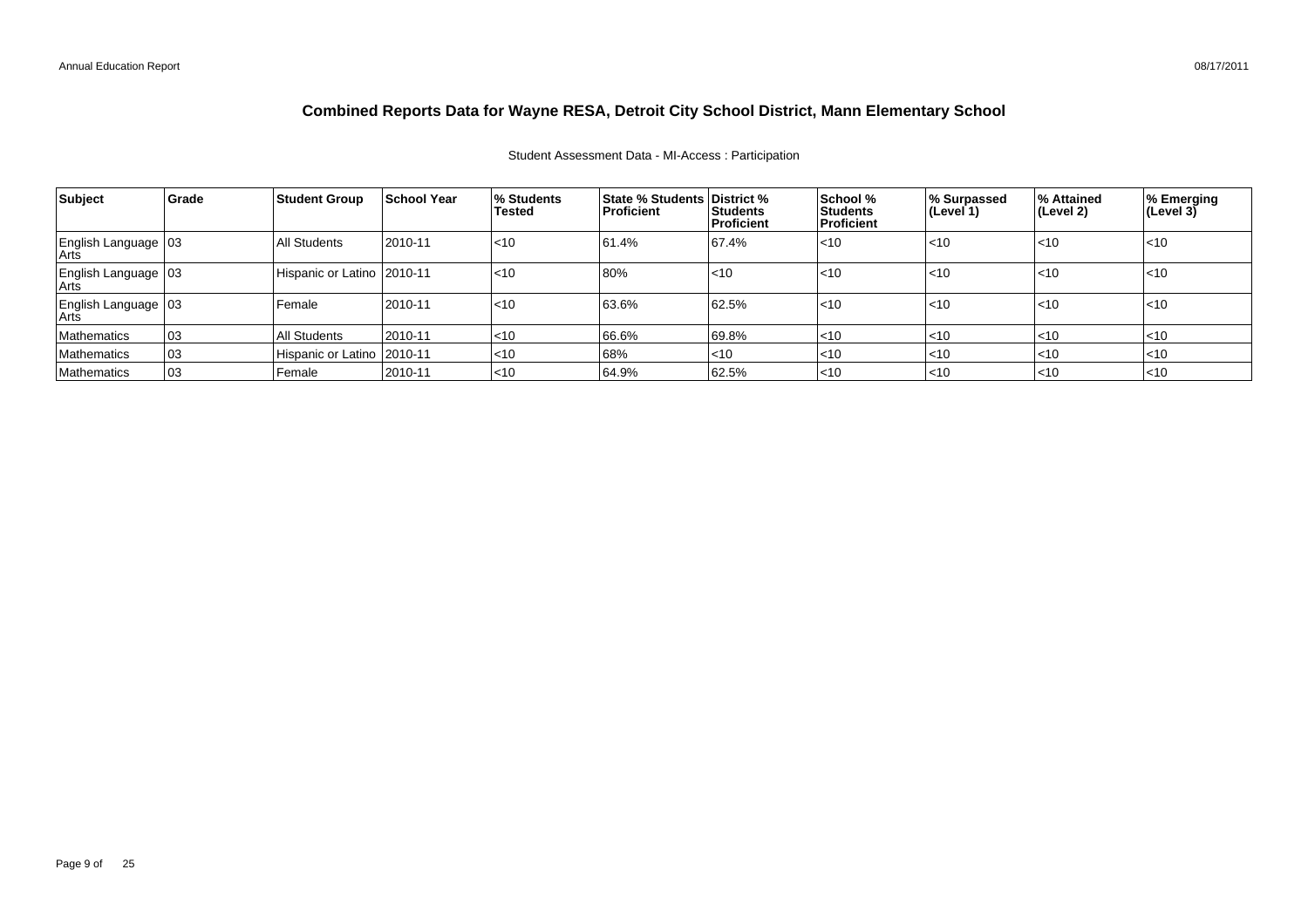| Subject            | Grade | <b>Student Group</b>           | <b>School Year</b> | % Students<br>Tested | State % Students   District %<br>Proficient | <b>Students</b><br>Proficient | School %<br><b>Students</b><br><b>Proficient</b> | % Level 1 | % Level 2 | % Level 3 |
|--------------------|-------|--------------------------------|--------------------|----------------------|---------------------------------------------|-------------------------------|--------------------------------------------------|-----------|-----------|-----------|
| Reading            | 04    | <b>All Students</b>            | 2009-10            | <10                  | 50.7%                                       | 51.6%                         | < 10                                             | < 10      | $ $ < 10  | <10       |
| Reading            | 04    | Black or African<br>American   | 2009-10            | < 10                 | 43.8%                                       | 53.8%                         | <10                                              | $ $ < 10  | $ $ <10   | < 10      |
| Reading            | 04    | Male                           | 2009-10            | < 10                 | 50.8%                                       | 54.8%                         | $<$ 10                                           | < 10      | $ $ <10   | < 10      |
| Reading            | 04    | Economically<br>Disadvantaged  | 2009-10            | < 10                 | 49.8%                                       | 51.7%                         | $<$ 10                                           | $ $ < 10  | $ $ < 10  | < 10      |
| Reading            | 05    | All Students                   | 2009-10            | < 10                 | 50%                                         | 28.2%                         | $<$ 10                                           | < 10      | $ $ < 10  | $<$ 10    |
| Reading            | 05    | Black or African<br>American   | 2009-10            | < 10                 | 41.1%                                       | 33.3%                         | < 10                                             | $ $ < 10  | $ $ < 10  | < 10      |
| Reading            | 05    | Male                           | 2009-10            | < 10                 | 48%                                         | 29.6%                         | <10                                              | < 10      | l<10      | < 10      |
| Reading            | 05    | Economically<br>Disadvantaged  | 2009-10            | < 10                 | 48%                                         | 26.9%                         | < 10                                             | $ $ < 10  | l<10      | < 10      |
| <b>Mathematics</b> | 04    | All Students                   | 2009-10            | $<$ 10               | 73%                                         | 78.2%                         | $<$ 10                                           | < 10      | $ $ < 10  | <10       |
| Mathematics        | 104   | l Black or African<br>American | 2009-10            | < 10                 | 67.4%                                       | 73.5%                         | <10                                              | $ $ < 10  | l<10      | < 10      |
| Mathematics        | 04    | Male                           | 2009-10            | < 10                 | 74%                                         | 83.3%                         | $<$ 10                                           | < 10      | $ $ <10   | $<$ 10    |
| Mathematics        | 04    | Economically<br>Disadvantaged  | 2009-10            | < 10                 | 72.5%                                       | 80.4%                         | < 10                                             | $ $ < 10  | l<10      | < 10      |
| <b>Mathematics</b> | 05    | All Students                   | 2009-10            | < 10                 | 62.6%                                       | 39.7%                         | <10                                              | < 10      | < 10      | <10       |
| Mathematics        | 05    | l Black or African<br>American | 2009-10            | < 10                 | 55.2%                                       | 39.1%                         | <10                                              | $ $ < 10  | <10       | < 10      |
| <b>Mathematics</b> | 05    | Male                           | 2009-10            | < 10                 | 63.6%                                       | 36.2%                         | $<$ 10                                           | < 10      | l<10      | < 10      |
| Mathematics        | 05    | Economically<br>Disadvantaged  | 2009-10            | $<$ 10               | 60.3%                                       | 39%                           | < 10                                             | $ $ < 10  | <10       | <10       |

### Student Assessment Data - MEAP-Access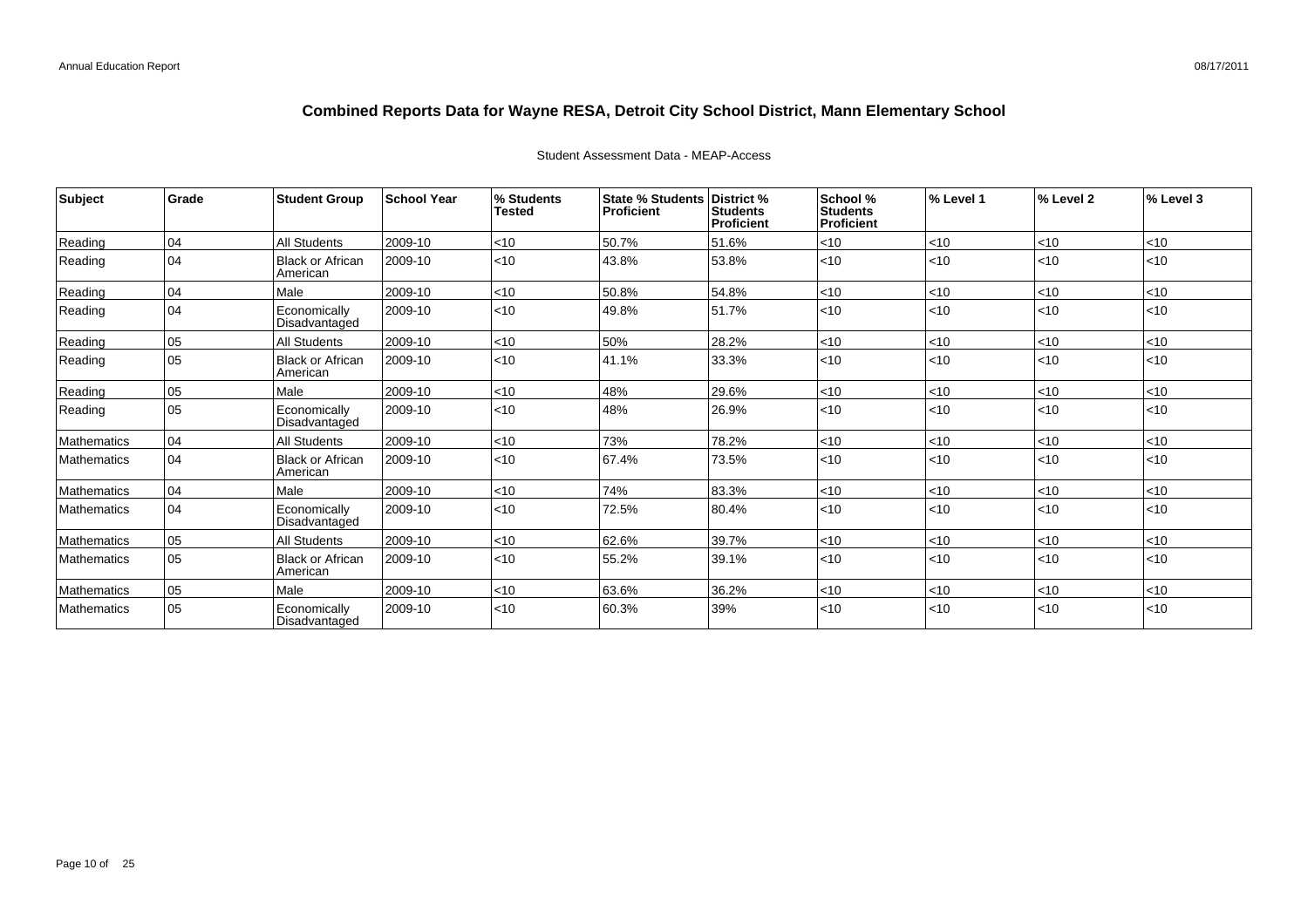### AYP Detail Data

| <b>Student Group</b>                                        | Location        | <b>Subject</b>                     | % Tested (Goal 95%) | % Proficient for AYP* |
|-------------------------------------------------------------|-----------------|------------------------------------|---------------------|-----------------------|
| <b>All Students</b>                                         | State           | English Language Arts /<br>Reading | 98.9%               | 93.7%                 |
| <b>All Students</b>                                         | <b>State</b>    | <b>Mathematics</b>                 | 98.6%               | 94.4%                 |
| <b>All Students</b>                                         | <b>District</b> | English Language Arts /<br>Reading | 94.9%               | 85.2%                 |
| <b>All Students</b>                                         | District        | <b>Mathematics</b>                 | 94%                 | 87.5%                 |
| <b>All Students</b>                                         | School          | English Language Arts /<br>Reading | 98.3%               | 93.5%                 |
| <b>All Students</b>                                         | School          | Mathematics                        | 96.6%               | 91.9%                 |
| American Indian or Alaska<br>Native                         | <b>State</b>    | English Language Arts /<br>Reading | 98.4%               | 92.1%                 |
| American Indian or Alaska<br><b>Native</b>                  | <b>State</b>    | <b>Mathematics</b>                 | 98.1%               | 93.4%                 |
| American Indian or Alaska<br>Native                         | <b>District</b> | English Language Arts /<br>Reading | 93.3%               | 89.5%                 |
| American Indian or Alaska<br>Native                         | <b>District</b> | <b>Mathematics</b>                 | 91.7%               | 87.1%                 |
| Asian, Native Hawaiian, or<br>Pacific Islander              | <b>State</b>    | English Language Arts /<br>Reading | 100.5%              | 96.5%                 |
| Asian, Native Hawaiian, or<br>Pacific Islander              | State           | <b>Mathematics</b>                 | 99.3%               | 97.4%                 |
| Asian, Native Hawaiian, or<br>Pacific Islander              | <b>District</b> | English Language Arts /<br>Reading | 98.5%               | 90%                   |
| Asian. Native Hawaiian, or<br>Pacific Islander              | <b>District</b> | <b>Mathematics</b>                 | 98.5%               | 95.5%                 |
| <b>Black or African American</b>                            | State           | English Language Arts /<br>Reading | 96.8%               | 87.7%                 |
| <b>Black or African American</b>                            | <b>State</b>    | <b>Mathematics</b>                 | 96.4%               | 88.9%                 |
| <b>Black or African American</b>                            | <b>District</b> | English Language Arts /<br>Reading | 94.8%               | 84.7%                 |
| <b>Black or African American</b>                            | <b>District</b> | <b>Mathematics</b>                 | 93.8%               | 86.5%                 |
| <b>Black or African American</b>                            | School          | English Language Arts /<br>Reading | 98.9%               | 93.5%                 |
| <b>Black or African American</b>                            | School          | <b>Mathematics</b>                 | 97.1%               | 91.8%                 |
| Hispanic or Latino                                          | State           | English Language Arts /<br>Reading | 98.8%               | 91.7%                 |
| Hispanic or Latino                                          | <b>State</b>    | <b>Mathematics</b>                 | 98.1%               | 93.4%                 |
| Hispanic or Latino                                          | District        | English Language Arts /<br>Reading | 95.5%               | 88.8%                 |
| Hispanic or Latino                                          | District        | <b>Mathematics</b>                 | 94.9%               | 94%                   |
| Hispanic or Latino                                          | School          | English Language Arts /<br>Reading | $30$                | $30$                  |
| Hispanic or Latino                                          | School          | <b>Mathematics</b>                 | $30$                | $30$                  |
| Two or More Races                                           | State           | English Language Arts /<br>Reading | 99.2%               | 94.1%                 |
| Two or More Races                                           | State           | <b>Mathematics</b>                 | 99%                 | 94.9%                 |
| Two or More Races                                           | <b>District</b> | English Language Arts /<br>Reading | <30                 | <30                   |
| Two or More Races                                           | <b>District</b> | <b>Mathematics</b>                 | $30$                | <30                   |
| White                                                       | <b>State</b>    | English Language Arts /<br>Reading | 99.4%               | 95.1%                 |
| White                                                       | State           | <b>Mathematics</b>                 | 99.2%               | 95.6%                 |
| White                                                       | <b>District</b> | English Language Arts /<br>Reading | 96.8%               | 84.5%                 |
| White                                                       | <b>District</b> | <b>Mathematics</b>                 | 94.9%               | 91.3%                 |
| White                                                       | School          | English Language Arts /<br>Reading | N/A                 | N/A                   |
| White                                                       | School          | <b>Mathematics</b>                 | N/A                 | N/A                   |
| Economically<br>Disadvantaged                               | <b>State</b>    | English Language Arts /<br>Reading | 98.4%               | 90.4%                 |
| Economically<br>Disadvantaged                               | State           | <b>Mathematics</b>                 | 98.1%               | 91.9%                 |
| Economically<br>Disadvantaged<br>Page 11 of $\overline{25}$ | <b>District</b> | English Language Arts /<br>Reading | 95.1%               | 85.1%                 |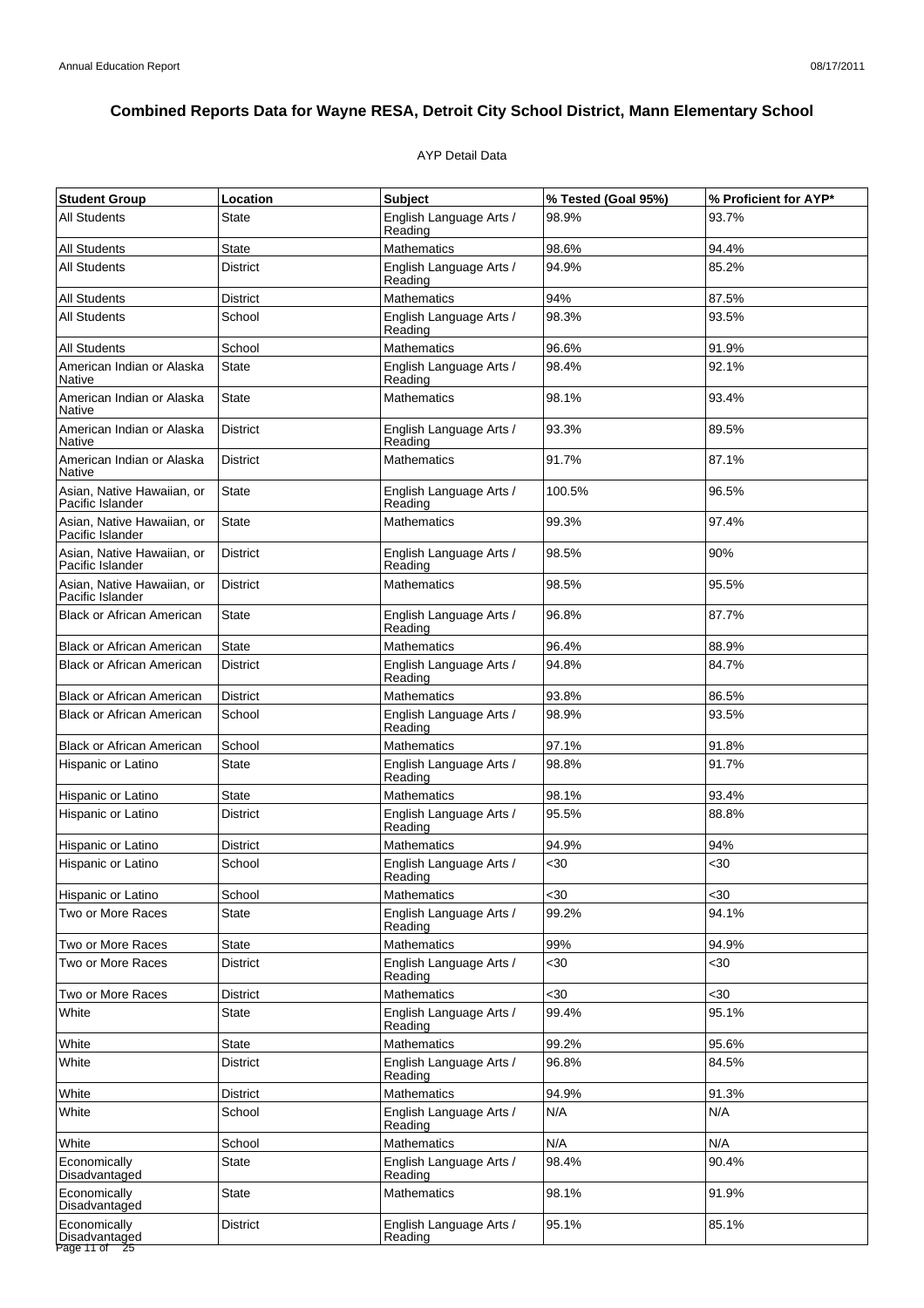### AYP Detail Data

| <b>Student Group</b>              | Location        | <b>Subject</b>                     | % Tested (Goal 95%) | % Proficient for AYP* |
|-----------------------------------|-----------------|------------------------------------|---------------------|-----------------------|
| Economically<br>Disadvantaged     | <b>District</b> | <b>Mathematics</b>                 | 94.3%               | 87.6%                 |
| Economically<br>Disadvantaged     | School          | English Language Arts /<br>Reading | 98.8%               | 93.1%                 |
| Economically<br>Disadvantaged     | School          | <b>Mathematics</b>                 | 96.9%               | 93%                   |
| <b>Limited English Proficient</b> | <b>State</b>    | English Language Arts /<br>Reading | 99%                 | 85.3%                 |
| <b>Limited English Proficient</b> | <b>State</b>    | Mathematics                        | 98.2%               | 91.2%                 |
| <b>Limited English Proficient</b> | <b>District</b> | English Language Arts /<br>Reading | 96.2%               | 88.6%                 |
| <b>Limited English Proficient</b> | <b>District</b> | <b>Mathematics</b>                 | 95.9%               | 93.8%                 |
| Limited English Proficient        | School          | English Language Arts /<br>Reading | $30$                | $30$                  |
| <b>Limited English Proficient</b> | School          | <b>Mathematics</b>                 | $30$                | $30$                  |
| <b>Students with Disabilities</b> | <b>State</b>    | English Language Arts /<br>Reading | 97.8%               | 72.9%                 |
| <b>Students with Disabilities</b> | <b>State</b>    | <b>Mathematics</b>                 | 97.6%               | 78.9%                 |
| <b>Students with Disabilities</b> | <b>District</b> | English Language Arts /<br>Reading | 90.1%               | 55.3%                 |
| <b>Students with Disabilities</b> | <b>District</b> | <b>Mathematics</b>                 | 88.8%               | 66.5%                 |
| <b>Students with Disabilities</b> | School          | English Language Arts /<br>Reading | $30$                | $30$                  |
| <b>Students with Disabilities</b> | School          | <b>Mathematics</b>                 | $30$                | $30$                  |

Note: 1100 Recently arrived LEP students took part in the State's ELPA instead of the MEAP/MME/MI-Access.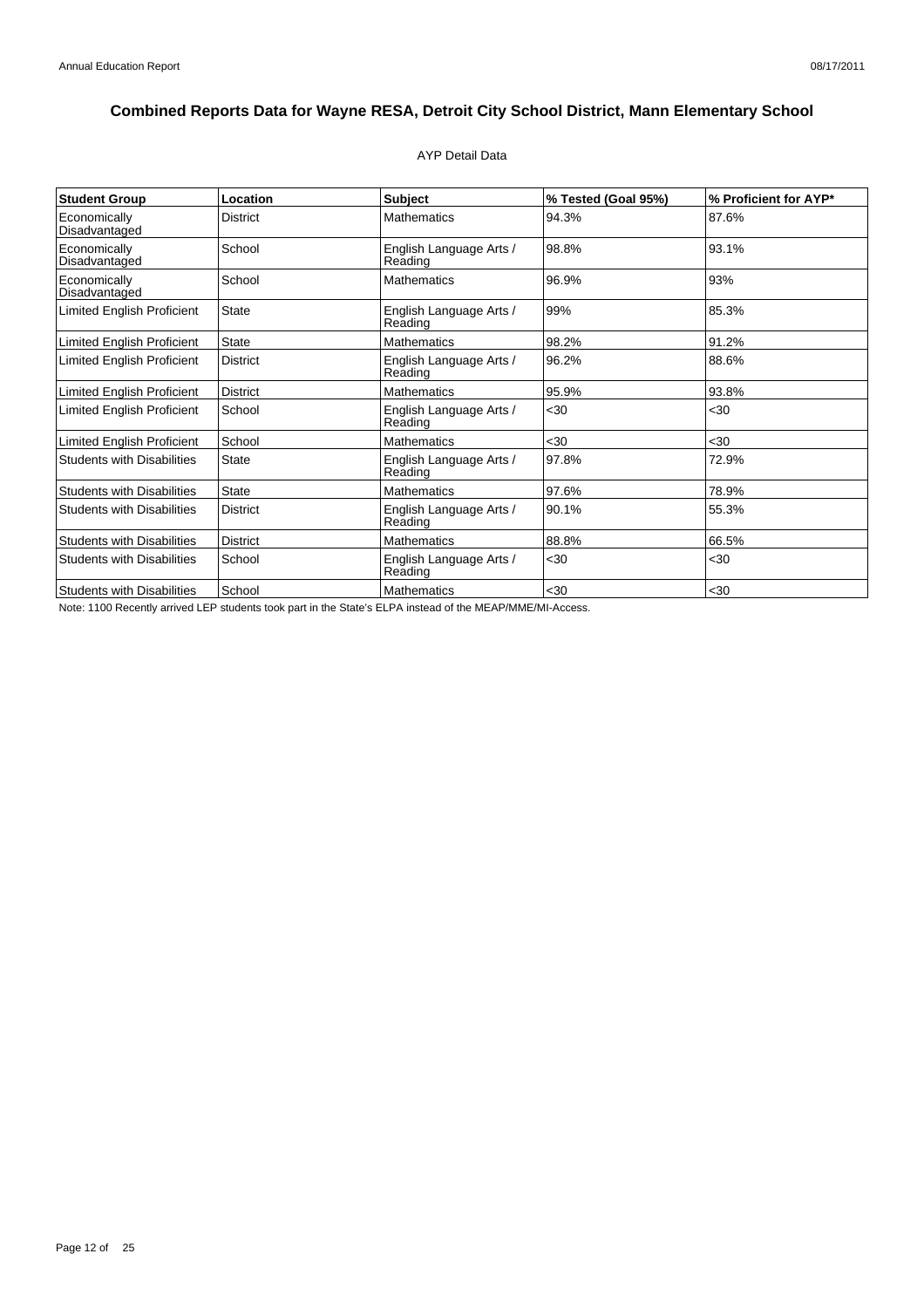AYP Detail Data - Graduation Rate

| <b>Student Group</b>                        | Location        | <b>Graduation Rate (High Schools only) (Goal</b><br>80%) |
|---------------------------------------------|-----------------|----------------------------------------------------------|
| <b>All Students</b>                         | <b>State</b>    | 75.96%                                                   |
| <b>All Students</b>                         | <b>District</b> | 62.27%                                                   |
| American Indian or Alaska Native            | <b>State</b>    | 65.87%                                                   |
| American Indian or Alaska Native            | <b>District</b> | 67.65%                                                   |
| Asian, Native Hawaiian, or Pacific Islander | <b>State</b>    | 87.07%                                                   |
| Asian, Native Hawaiian, or Pacific Islander | <b>District</b> | 70.69%                                                   |
| <b>Black or African American</b>            | <b>State</b>    | 57.97%                                                   |
| <b>Black or African American</b>            | <b>District</b> | 62.72%                                                   |
| Hispanic or Latino                          | <b>State</b>    | 63.52%                                                   |
| Hispanic or Latino                          | <b>District</b> | 59.11%                                                   |
| Two or More Races                           | <b>State</b>    | 66.55%                                                   |
| White                                       | <b>State</b>    | 82.04%                                                   |
| White                                       | <b>District</b> | 39.17%                                                   |
| Economically Disadvantaged                  | <b>State</b>    | 66.59%                                                   |
| Economically Disadvantaged                  | <b>District</b> | 63.16%                                                   |
| <b>Limited English Proficient</b>           | <b>State</b>    | 83.13%                                                   |
| Limited English Proficient                  | <b>District</b> | $<$ 10                                                   |
| <b>Students with Disabilities</b>           | <b>State</b>    | 58.68%                                                   |
| <b>Students with Disabilities</b>           | <b>District</b> | 45.79%                                                   |

\* All data based on students enrolled for a full academic year.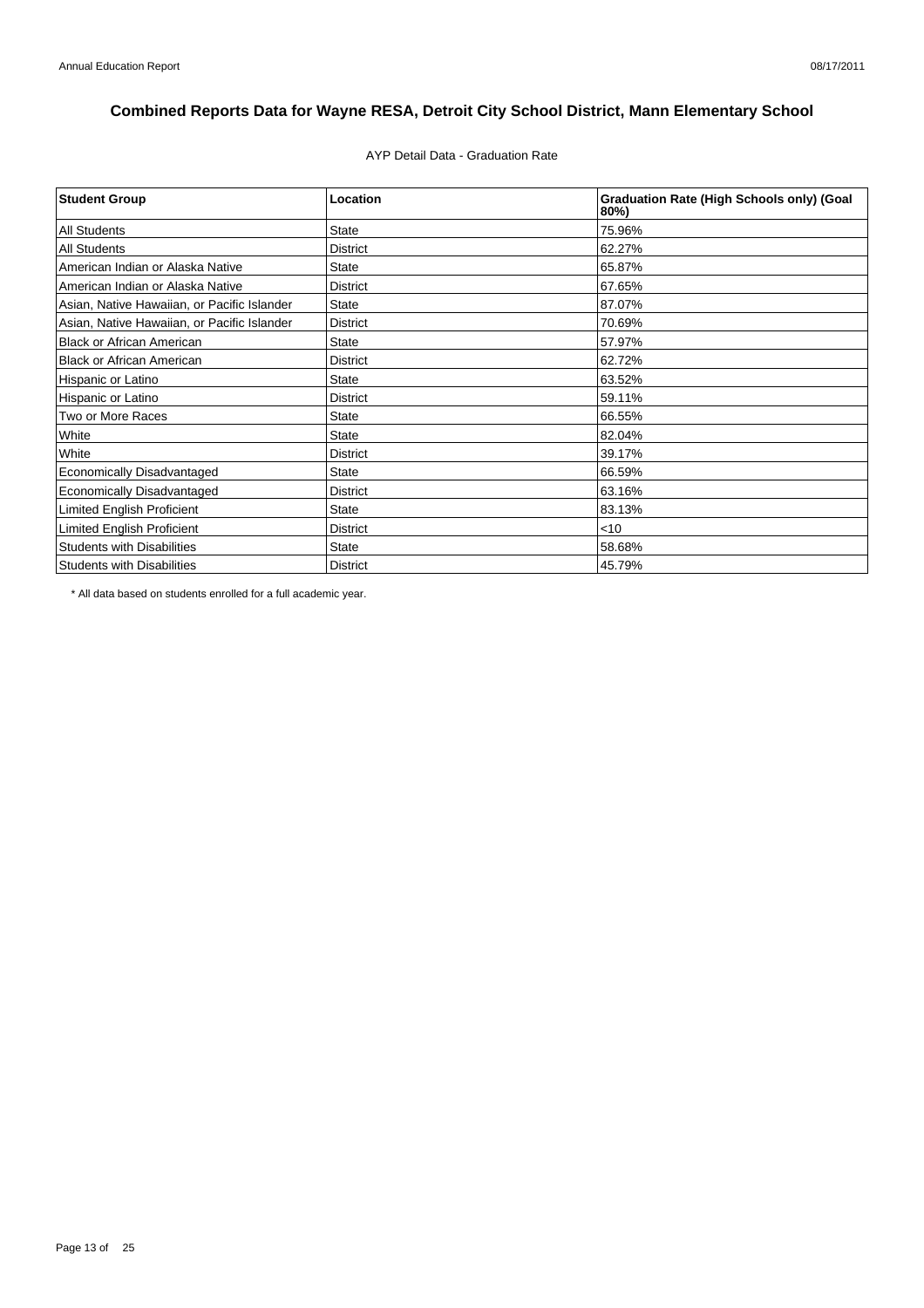### AYP Detail Data - Attendance Rate

| <b>Student Group</b>                        | Location        | Attendance Rate (Goal 90%) |
|---------------------------------------------|-----------------|----------------------------|
| <b>All Students</b>                         | <b>State</b>    | 94.9%                      |
| <b>All Students</b>                         | <b>District</b> | 88.8%                      |
| <b>All Students</b>                         | School          | 89.5%                      |
| American Indian or Alaska Native            | <b>State</b>    | 94%                        |
| American Indian or Alaska Native            | <b>District</b> | 88.6%                      |
| Asian, Native Hawaiian, or Pacific Islander | <b>State</b>    | 96.6%                      |
| Asian, Native Hawaiian, or Pacific Islander | <b>District</b> | 93.4%                      |
| <b>Black or African American</b>            | <b>State</b>    | 91.9%                      |
| <b>Black or African American</b>            | <b>District</b> | 88.4%                      |
| <b>Black or African American</b>            | School          | 89.5%                      |
| Hispanic or Latino                          | <b>State</b>    | 94.2%                      |
| Hispanic or Latino                          | <b>District</b> | 91.8%                      |
| Two or More Races                           | <b>State</b>    | 94.7%                      |
| White                                       | <b>State</b>    | 95.6%                      |
| White                                       | <b>District</b> | 89.1%                      |
| White                                       | School          | 93.8%                      |
| Economically Disadvantaged                  | <b>State</b>    | 93.4%                      |
| Economically Disadvantaged                  | <b>District</b> | 88.3%                      |
| Economically Disadvantaged                  | School          | 89.5%                      |
| <b>Limited English Proficient</b>           | <b>State</b>    | 94.8%                      |
| <b>Limited English Proficient</b>           | <b>District</b> | 92.1%                      |
| <b>Students with Disabilities</b>           | <b>State</b>    | 93.4%                      |
| <b>Students with Disabilities</b>           | <b>District</b> | 86.7%                      |
| <b>Students with Disabilities</b>           | School          | 90.3%                      |

\* All data based on students enrolled for a full academic year.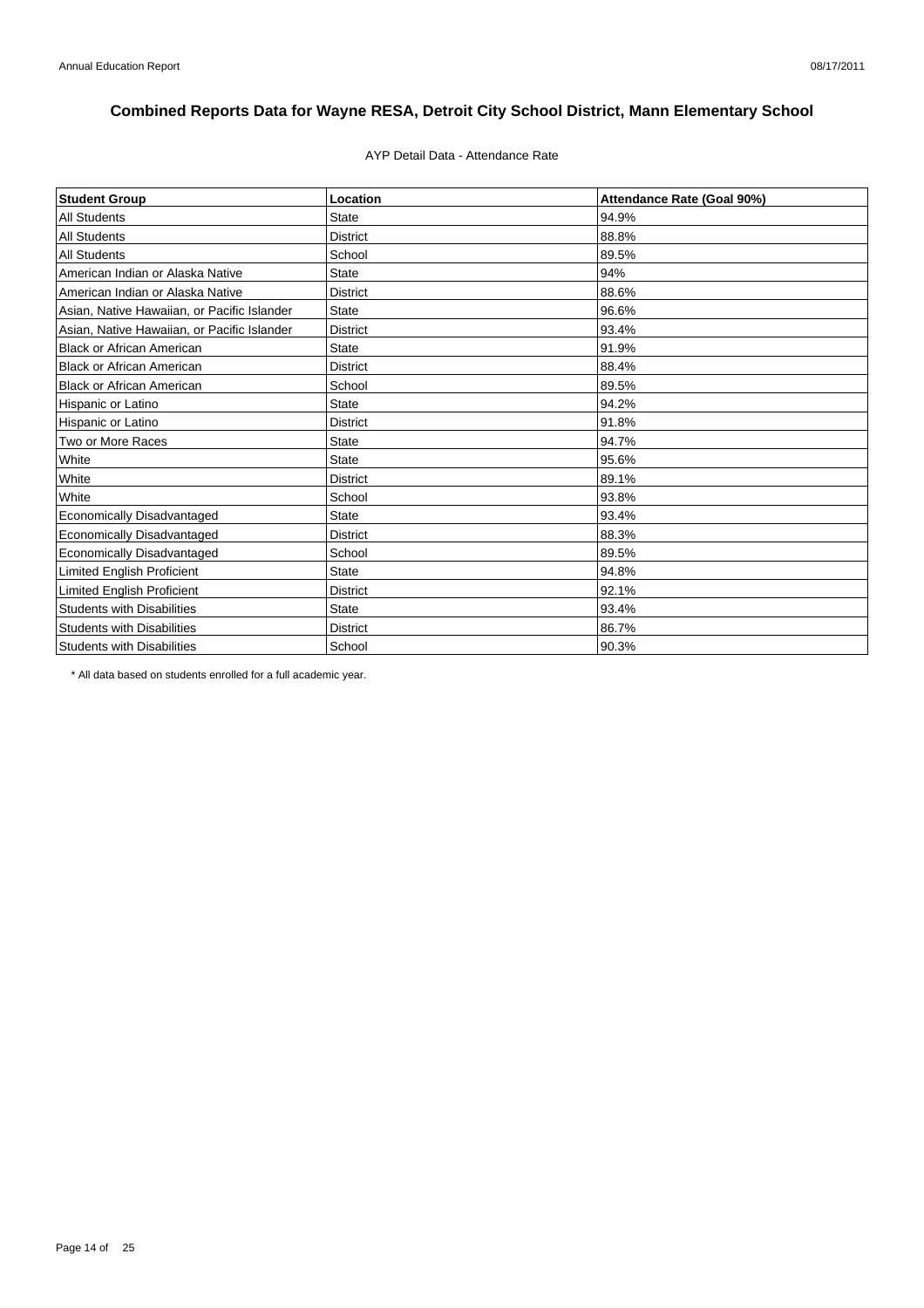### Michigan Annual AYP Objectives for Reading/ELA

| School Year  | Grade 3 | Grade 4 | Grade 5 | Grade 6 | Grade 7 | Grade 8 | Grade 11 |
|--------------|---------|---------|---------|---------|---------|---------|----------|
| 2001-02      |         | 38%     |         |         | 31%     |         | 42%      |
| 2002-03      |         | 38%     |         |         | 31%     |         | 42%      |
| $ 2003 - 04$ |         | 38%     |         |         | 31%     |         | 42%      |
| 2004-05      |         | 48%     |         |         | 43%     |         | 52%      |
| 2005-06      | 50%     | 48%     | 46%     | 45%     | 43%     | 41%     | 52%      |
| 2006-07      | 50%     | 48%     | 46%     | 45%     | 43%     | 41%     | 52%      |
| 2007-08      | 60%     | 59%     | 57%     | 56%     | 54%     | 53%     | 61%      |
| 2008-09      | 60%     | 59%     | 57%     | 56%     | 54%     | 53%     | 61%      |
| 2009-10      | 70%     | 69%     | 68%     | 67%     | 66%     | 65%     | 71%      |
| $ 2010 - 11$ | 78%     | 77%     | 76%     | 75%     | 74%     | 73%     | 79%      |
| 2011-12      | 86%     | 85%     | 84%     | 83%     | 82%     | 82%     | 86%      |
| 2012-13      | 93%     | 92%     | 92%     | 91%     | 91%     | 91%     | 93%      |
| $ 2013 - 14$ | 100%    | 100%    | 100%    | 100%    | 100%    | 100%    | 100%     |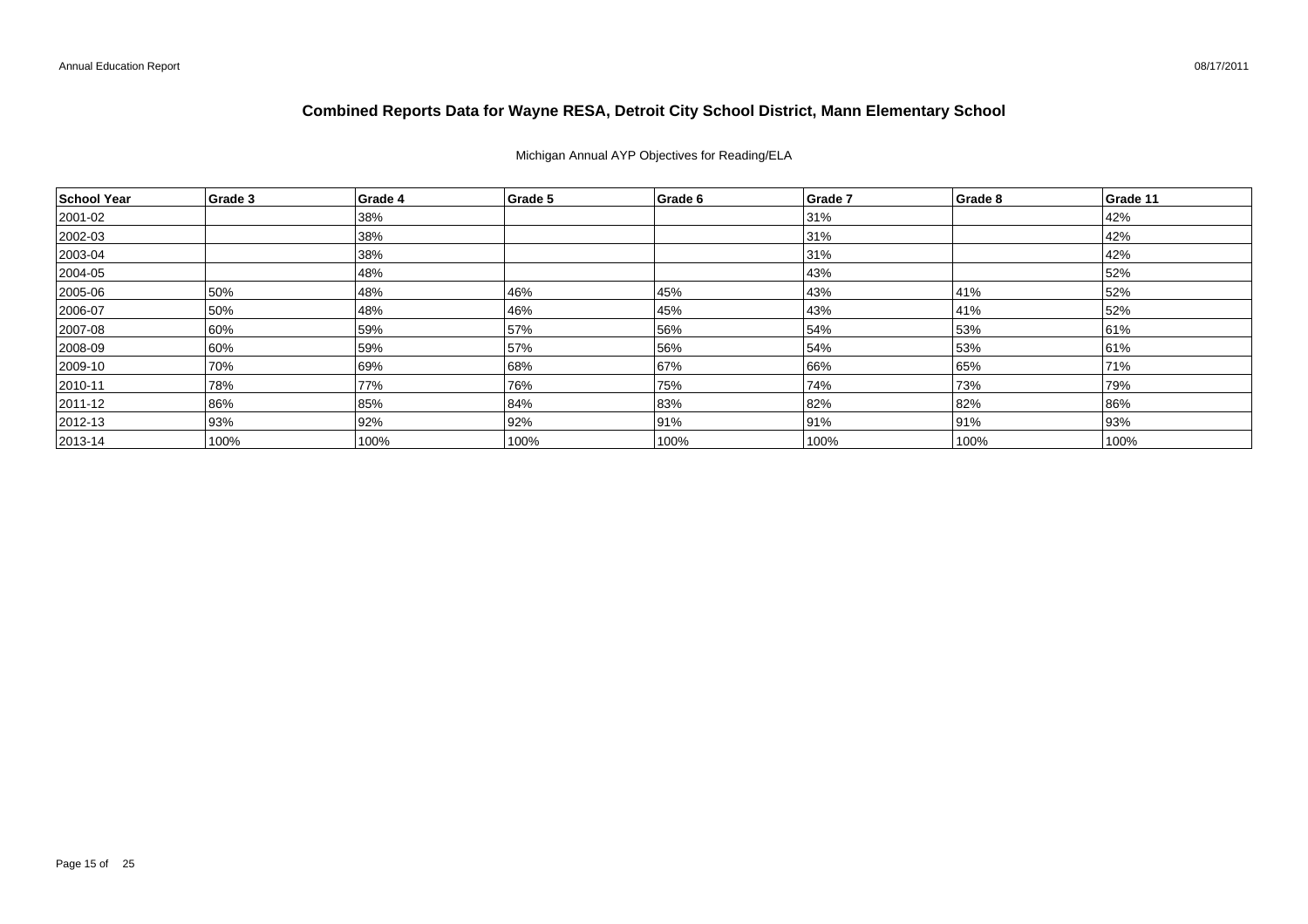### Michigan Annual AYP Objectives for Mathematics

| School Year  | Grade 3 | Grade 4 | Grade 5 | Grade 6 | Grade 7 | Grade 8 | Grade 11 |
|--------------|---------|---------|---------|---------|---------|---------|----------|
| 2001-02      |         | 47%     |         |         |         | 31%     | 33%      |
| 2002-03      |         | 47%     |         |         |         | 31%     | 33%      |
| $ 2003 - 04$ |         | 47%     |         |         |         | 31%     | 33%      |
| 2004-05      |         | 56%     |         |         |         | 43%     | 44%      |
| 2005-06      | 59%     | 56%     | 53%     | 50%     | 46%     | 43%     | 44%      |
| 2006-07      | 59%     | 56%     | 53%     | 50%     | 46%     | 43%     | 44%      |
| 2007-08      | 67%     | 65%     | 62%     | 60%     | 57%     | 54%     | 55%      |
| 2008-09      | 67%     | 65%     | 62%     | 60%     | 57%     | 54%     | 55%      |
| 2009-10      | 67%     | 65%     | 62%     | 60%     | 57%     | 54%     | 55%      |
| $ 2010 - 11$ | 75%     | 74%     | 71%     | 70%     | 67%     | 66%     | 67%      |
| 2011-12      | 83%     | 82%     | 81%     | 80%     | 78%     | 77%     | 78%      |
| $ 2012 - 13$ | 91%     | 91%     | 90%     | 90%     | 89%     | 89%     | 89%      |
| $ 2013 - 14$ | 100%    | 100%    | 100%    | 100%    | 100%    | 100%    | 100%     |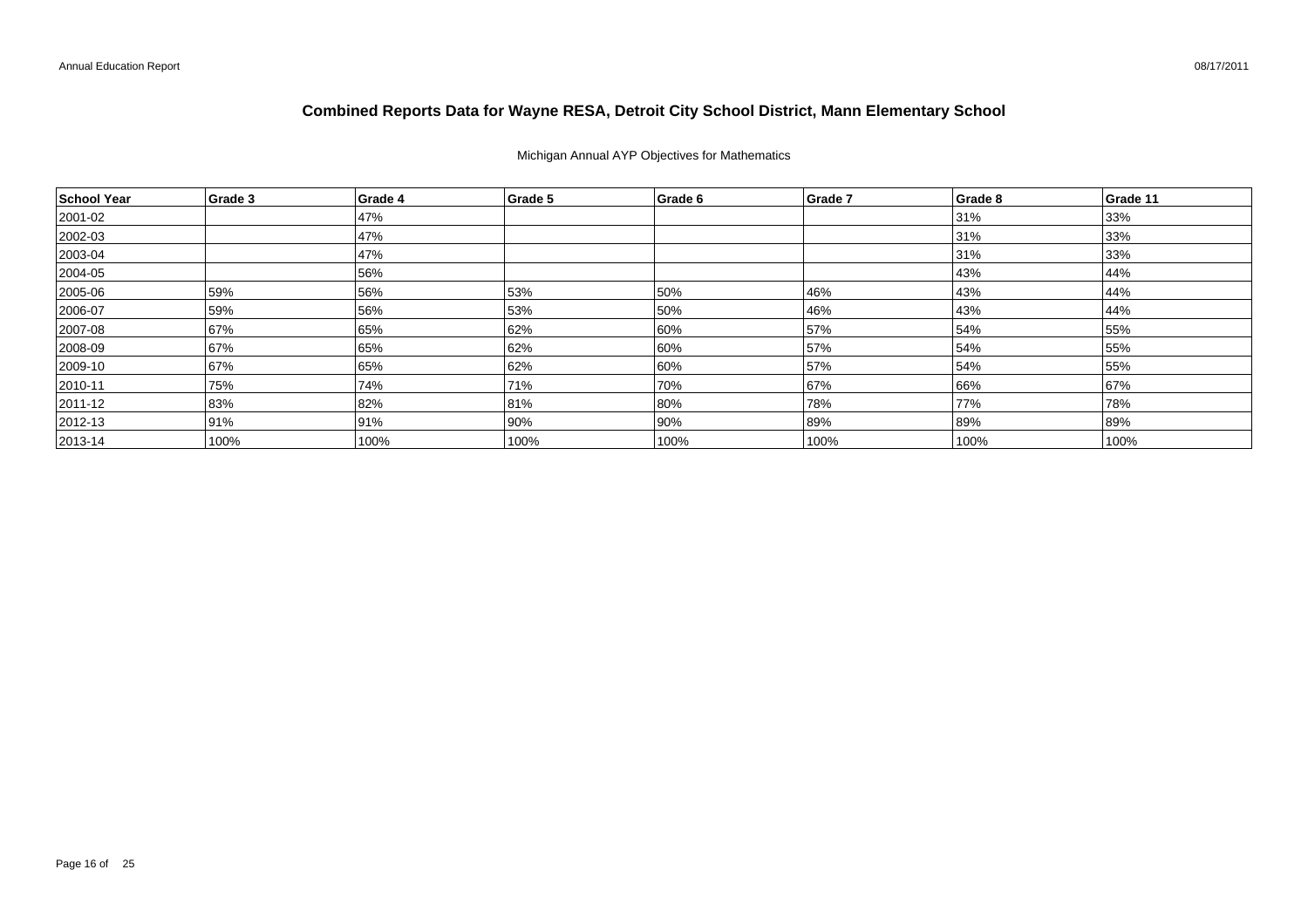#### 08/17/2011

### **Combined Reports Data for Wayne RESA, Detroit City School District, Mann Elementary School**

School AYP Status

| Title 1 Status | <b>AYP ELA/Reading Status</b> | <b>AYP Mathematics Status</b> | <b>AYP Overall Status</b> | াEducation Yes Report Card   School Improvement Status   Years in Improvement<br>Grade |     |  |
|----------------|-------------------------------|-------------------------------|---------------------------|----------------------------------------------------------------------------------------|-----|--|
| 'Yes           | 'Met                          | l Met                         | l Met                     |                                                                                        | IN/ |  |

% of Schools making AYP: 90.9%<br>% of Schools in School Improvement status: 0%<br>% of Schools in Corrective Action status: 0%<br>% of Schools in Restructuring status: 0%<br>% of Title I Schools in School Improvement status: 0%<br>% of

% of Title I Schools in Restructuring status: 0%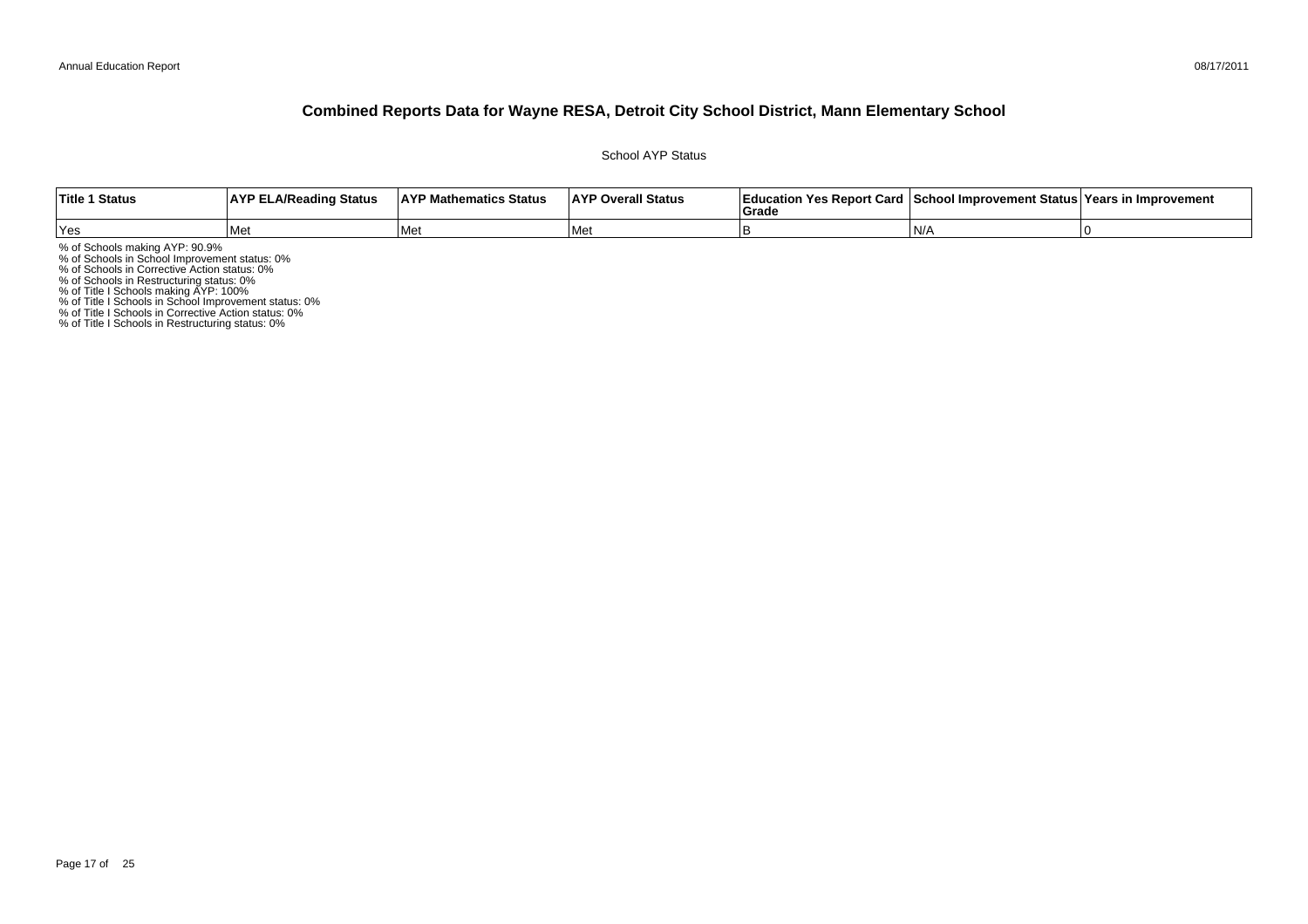Teacher Quality Data

|                                                                                                           | Other | 'B.A. | <b>M.A.</b> | l Ph.D |
|-----------------------------------------------------------------------------------------------------------|-------|-------|-------------|--------|
| Professional Qualifications<br>of All Public Elementary and<br>Secondary School Teachers<br>In the School |       |       | ∠           |        |

Professional Qualifications are defined by the State and may include information such as the degrees of public school teachers<br>e.g., percentage of teachers with Bachelors Degrees or Masters Degrees) or the percentage of fu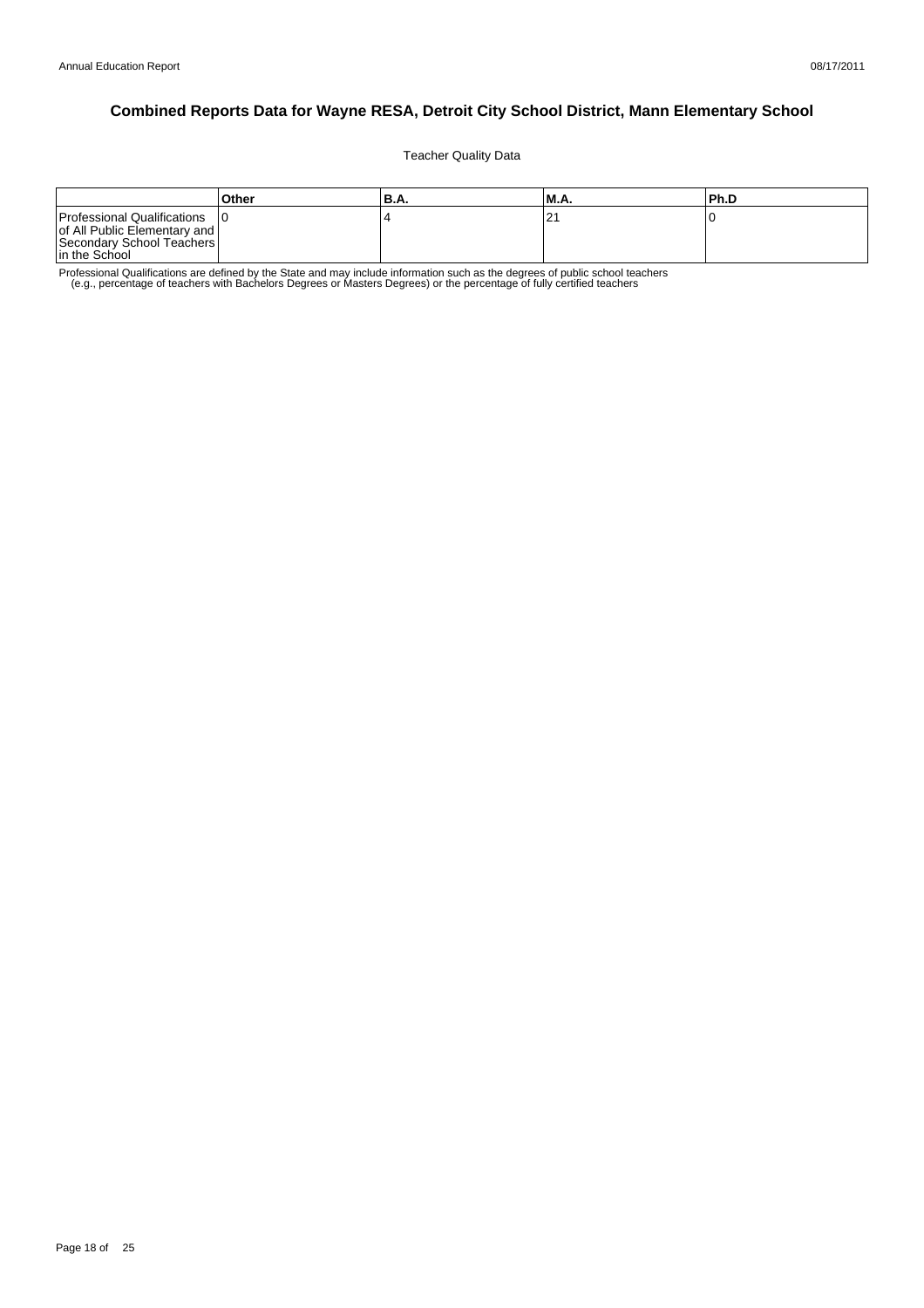Teacher Quality Data

|                                                                                                                 | l Certification Percent |
|-----------------------------------------------------------------------------------------------------------------|-------------------------|
| Percentage of Public Elementary and Secondary School Teachers in the 10%<br>School with Emergency Certification |                         |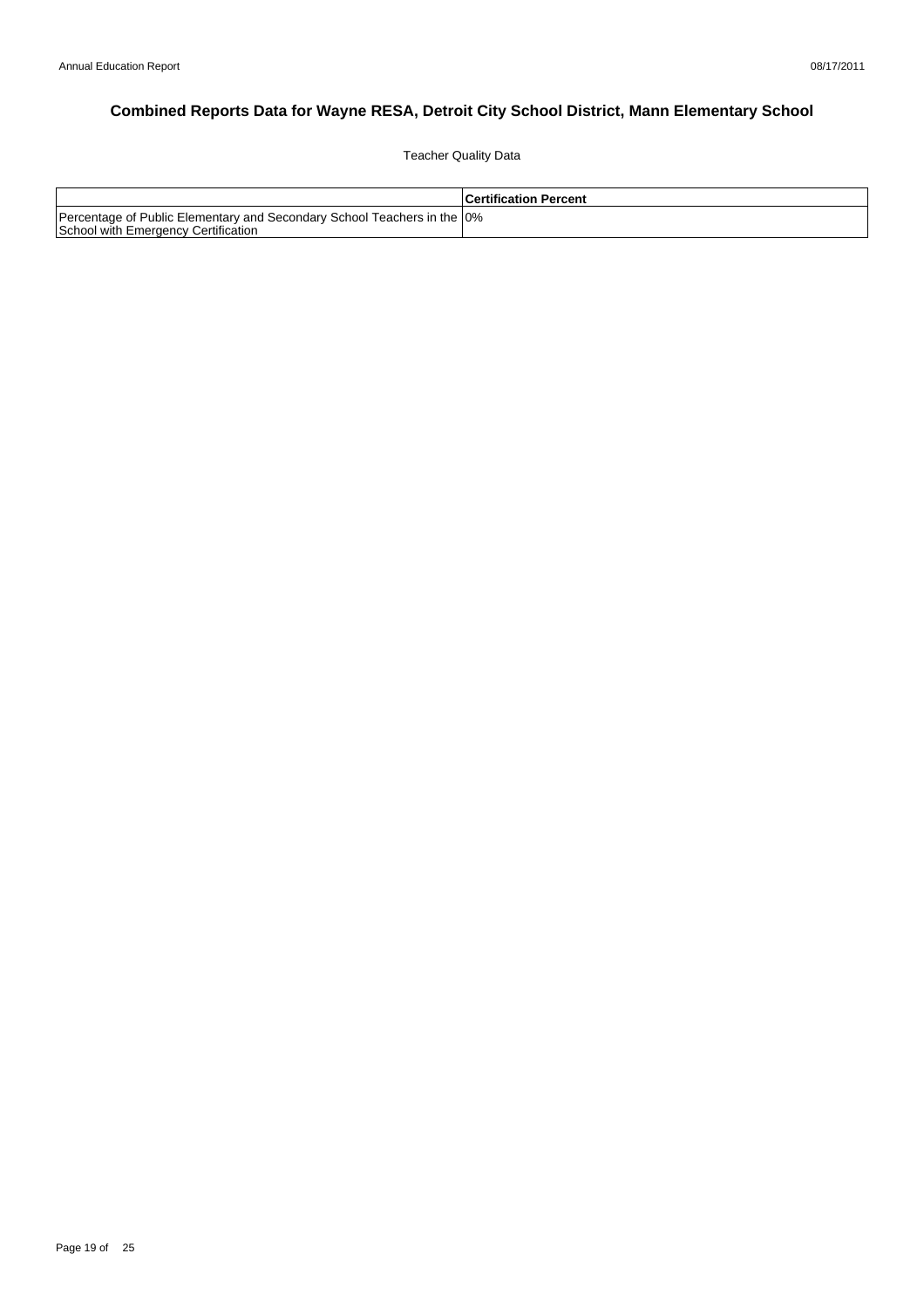Teacher Quality Data

|                                                                                                                        | School Aggregate |
|------------------------------------------------------------------------------------------------------------------------|------------------|
| Percentage of Core Academic Subject Elementary and Secondary<br>School Classes not Taught by Highly Qualified Teachers | 10%              |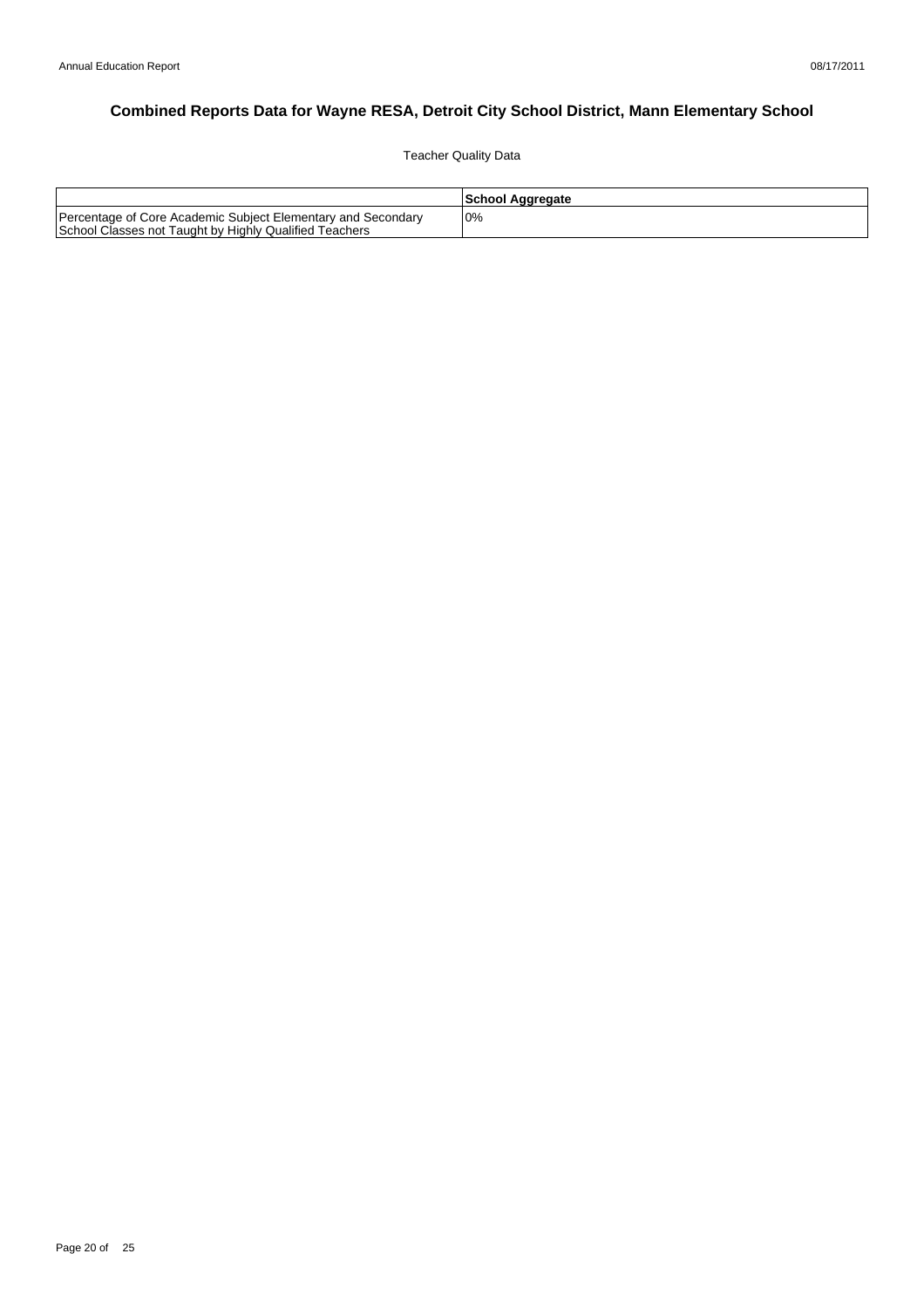| <b>Reporting Group</b>                                                                                         | <b>Percent of Students</b> | <b>Percent below Basic</b> | <b>Percent Basic</b> | <b>Percent Proficient</b> | <b>Percent Advanced</b> |
|----------------------------------------------------------------------------------------------------------------|----------------------------|----------------------------|----------------------|---------------------------|-------------------------|
| <b>All Students</b>                                                                                            | 100                        | 22                         | 43                   | 30                        | 5                       |
| Male<br>Female                                                                                                 | 50<br>50                   | 22<br>22                   | 41<br>45             | 30<br>29                  | 4                       |
| National Lunch<br><b>Program Eligility</b><br>Eligible<br>Not Eligible<br>Info not available                   | 43<br>56                   | 36                         | 47<br>40<br>ŧ        | 16<br>40<br>$\ddagger$    | 9                       |
| Race Ethnicity<br>White<br><b>Black</b><br>Hispanic<br>Asian Amer/Pacif Isl<br>American Indian<br>Unclassified | 71<br>20                   | 14<br>52<br>29<br>13       | 43<br>39<br>51<br>32 | 37<br>.9<br>19<br>36      | 6<br>19                 |
| Student classified as<br>having a disability<br><b>SD</b><br>Not SD                                            | 12<br>88                   | 42<br>19                   | 39<br>44             | 17<br>31                  | 6                       |
| Student is an English<br>Language Learner<br>ELL <sup>'</sup><br>Not ELL                                       | 3<br>97                    | 48<br>21                   | 40<br>43             | 11<br>31                  | 5                       |

### NAEP 2009 Grade 4 Mathematics Results

‡ Reporting Standards not met.<br>Note: Observed differences are not necessarily statistically significant. Detail may not sum to total because of rounding.<br>SOURCE: U.S. Department of Education. Institute for Education Scien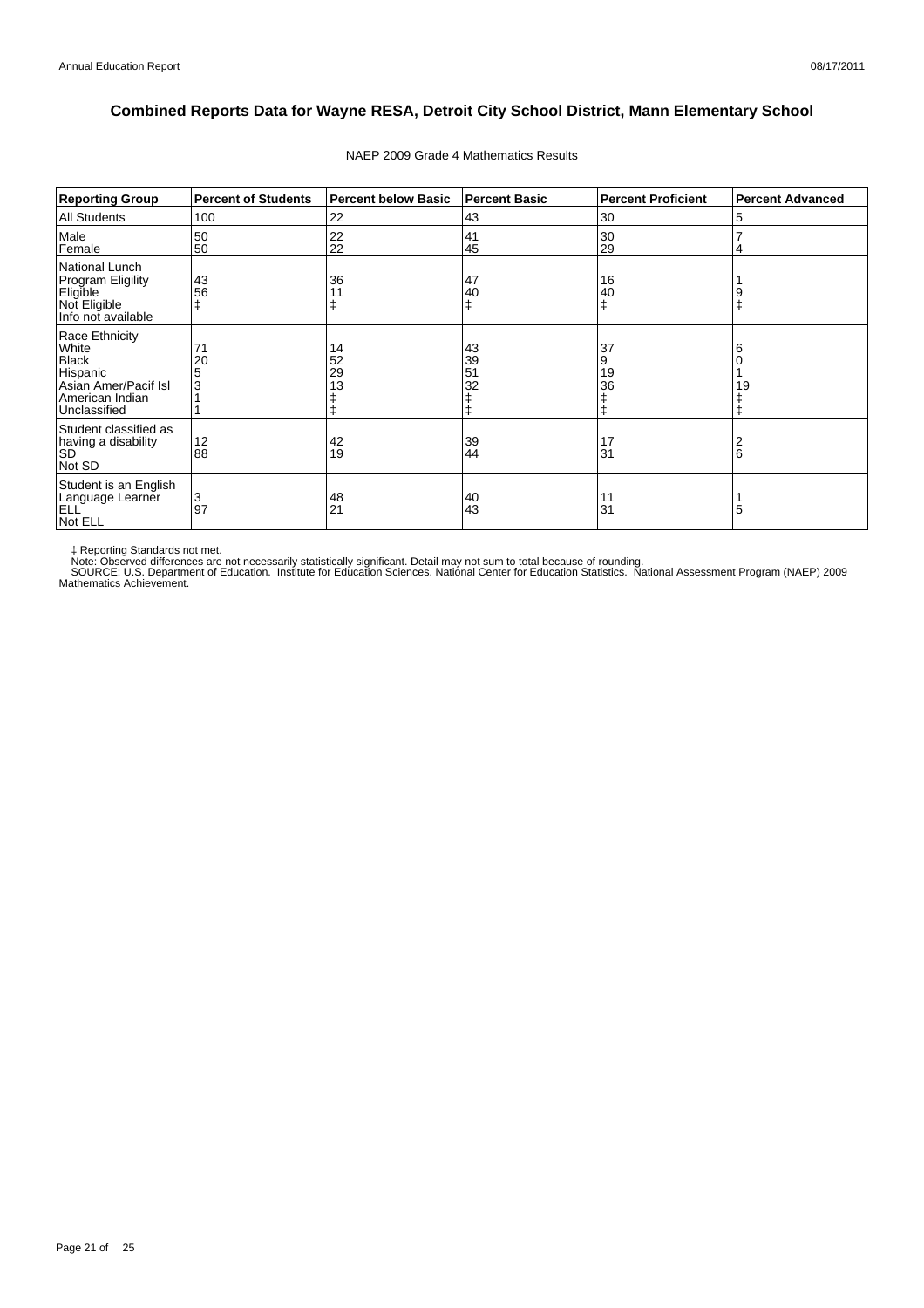| <b>Reporting Group</b>                                                                                         | <b>Percent of Students</b> | <b>Percent below Basic</b> | <b>Percent Basic</b> | <b>Percent Proficient</b> | <b>Percent Advanced</b> |
|----------------------------------------------------------------------------------------------------------------|----------------------------|----------------------------|----------------------|---------------------------|-------------------------|
| <b>All Students</b>                                                                                            | 100                        | 32                         | 37                   | 24                        | 7                       |
| Male<br>Female                                                                                                 | 51<br>49                   | 31<br>33                   | 37<br>38             | 24<br>24                  | 8<br>5                  |
| National Lunch<br><b>Program Eligility</b><br>Eligible<br>Not Eligible<br>Info not available                   | 38<br>62                   | 50<br>21                   | 37<br>38<br>ŧ        | 12<br>31                  | 10                      |
| Race Ethnicity<br>White<br><b>Black</b><br>Hispanic<br>Asian Amer/Pacif Isl<br>American Indian<br>Unclassified | 74<br>18                   | 23<br>68<br>38             | 40<br>27<br>45<br>30 | 29<br>4<br>15<br>31       | 8<br>2<br>28            |
| Student classified as<br>having a disability<br><b>SD</b><br>Not SD                                            | 10<br>90                   | 75<br>27                   | 22<br>39             | 27                        |                         |
| Student is an English<br>Language Learner<br>ELL <sup>'</sup><br>Not ELL                                       | 2<br>98                    | 58<br>32                   | 32<br>37             | 10<br>24                  | 7                       |

### NAEP 2009 Grade 8 Mathematics Results

‡ Reporting Standards not met.<br>NOTE: Detail may not sum to totals because of rounding. Some apparent differences between estimates may not be statistically significant.<br>NOTE: Detail may not sum to totals because of roundin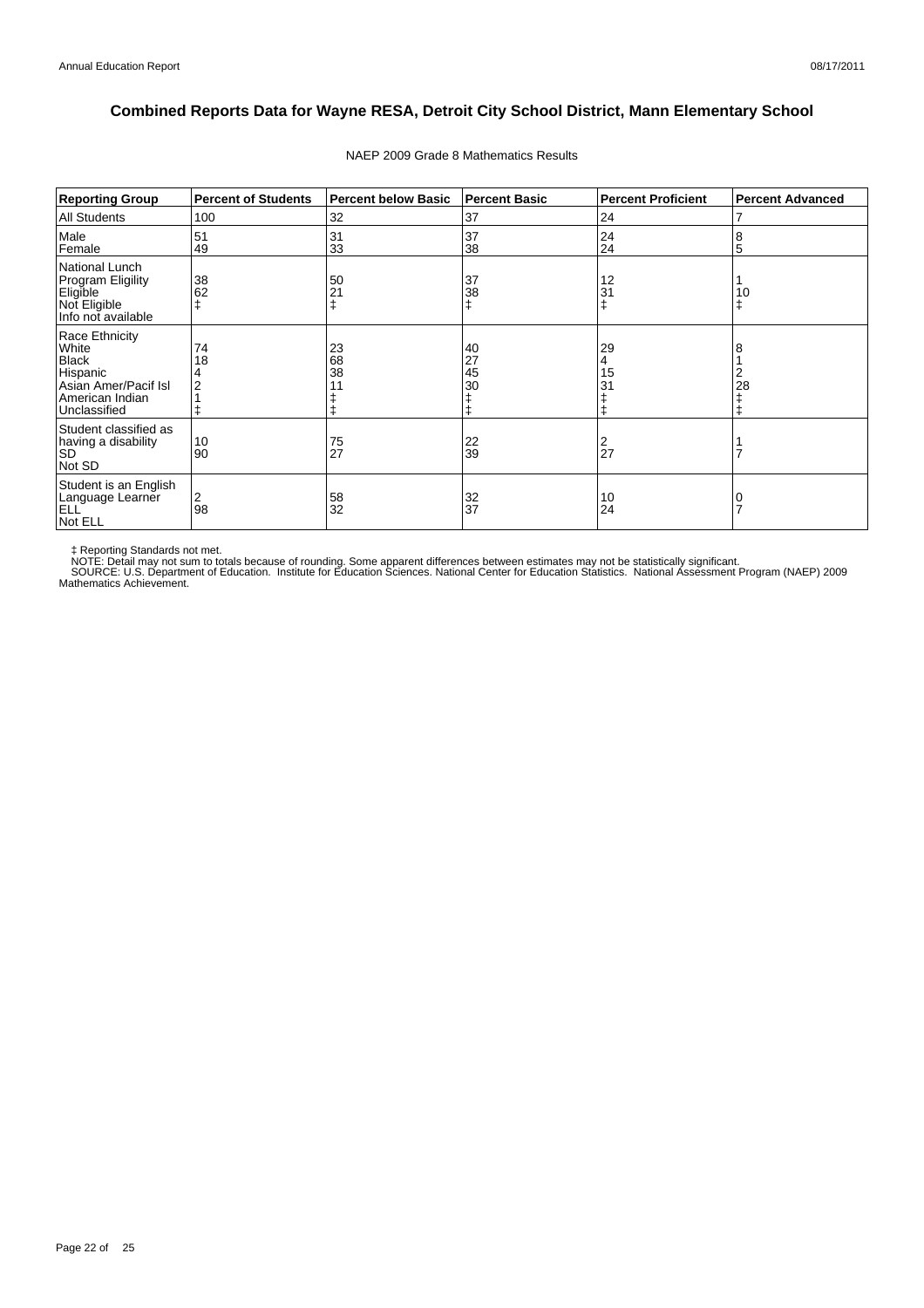| <b>Reporting Group</b>                                                                                         | <b>Percent of Students</b> | <b>Percent below Basic</b> | <b>Percent Basic</b> | <b>Percent Proficient</b> | <b>Percent Advanced</b> |
|----------------------------------------------------------------------------------------------------------------|----------------------------|----------------------------|----------------------|---------------------------|-------------------------|
| All Students                                                                                                   | 100                        | 36                         | 34                   | 23                        | 6                       |
| Male<br>Female                                                                                                 | 50<br>50                   | 39<br>32                   | 35<br>34             | 21<br>26                  | 5<br>8                  |
| National Lunch<br>Program Eligility<br>Eligible<br>Not Eligible<br>Info not available                          | 43<br>57<br>#              | 52<br>24                   | 33<br>36<br>ŧ        | 13<br>31                  | 2<br>10<br>ŧ            |
| Race Ethnicity<br>White<br><b>Black</b><br>Hispanic<br>Asian Amer/Pacif Isl<br>American Indian<br>Unclassified | 71<br>19<br>3              | 28<br>65<br>49<br>21       | 36<br>26<br>34<br>37 | 28<br>15<br>25            | 8<br>2<br>17            |
| Student classified as<br>having a disability<br><b>SD</b><br>Not SD                                            | 10<br>90                   | 66<br>32                   | 24<br>36             | 8<br>25                   | 3<br>$\overline{7}$     |
| Student is an English<br>Language Learner<br>ELL <sup>'</sup><br>Not ELL                                       | 3<br>97                    | 65<br>35                   | 26<br>35             | 9<br>24                   |                         |

### NAEP 2009 Grade 4 Reading Results

# Rounds to zero

‡ Reporting Standards not met.<br>NOTE: Detail may not sum to totals because of rounding. Some apparent differences between estimates may not be statistically significant.<br>SOURCE: U.S. Department of Education, Institute of Ed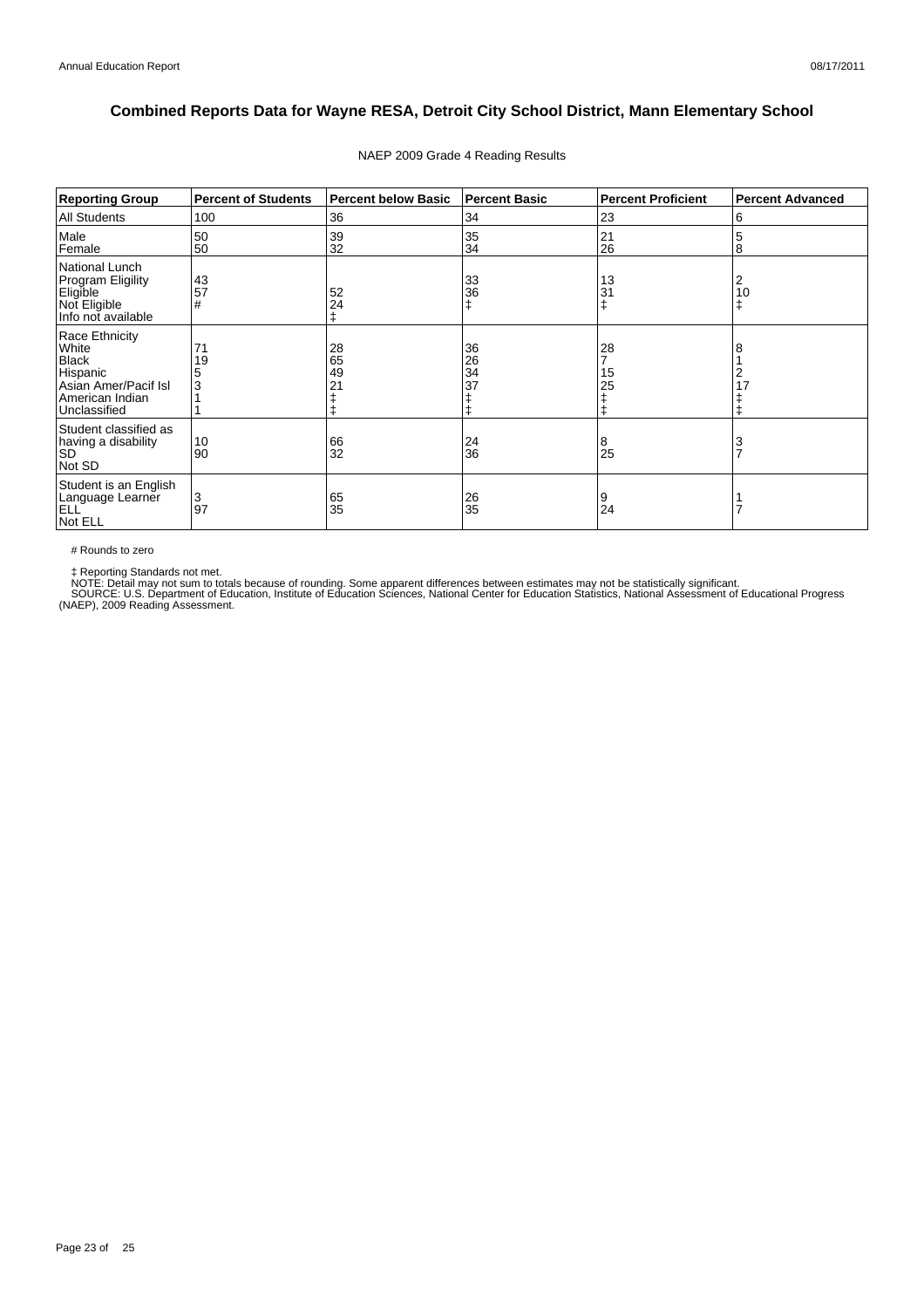| <b>Reporting Group</b>                                                                                         | <b>Percent of Students</b> | <b>Percent below Basic</b> | <b>Percent Basic</b> | <b>Percent Proficient</b> | <b>Percent Advanced</b> |
|----------------------------------------------------------------------------------------------------------------|----------------------------|----------------------------|----------------------|---------------------------|-------------------------|
| <b>All Students</b>                                                                                            | 100                        | 28                         | 41                   | 28                        | 3                       |
| Male<br>Female                                                                                                 | 51<br>49                   | 33<br>23                   | 42<br>41             | 23<br>32                  | 2<br>4                  |
| National Lunch<br>Program Eligility<br>Eligible<br>Not Eligible<br>Info not available                          | 37<br>62                   | 44<br>18<br>ŧ              | 41<br>42<br>ŧ        | 14<br>36<br>ŧ             |                         |
| Race Ethnicity<br>White<br><b>Black</b><br>Hispanic<br>Asian Amer/Pacif Isl<br>American Indian<br>Unclassified | 74<br>18                   | 21<br>54<br>40             | 32<br>37<br>34       | 32<br>9<br>24             | 3                       |
| Student classified as<br>having a disability<br><b>SD</b><br>Not SD                                            | 9<br>91                    | 73<br>23                   | 22<br>43             | 30                        | 3                       |
| Student is an English<br>Language Learner<br>ELL <sup>'</sup><br>Not ELL                                       | 2<br>98                    | 60<br>27                   | 33<br>42             | 8<br>28                   | 3                       |

### NAEP 2009 Grade 8 Reading Results

# Rounds to zero

‡ Reporting Standards not met.<br>NOTE: Detail may not sum to totals because of rounding. Some apparent differences between estimates may not be statistically significant.<br>SOURCE: U.S. Department of Education, Institute of Ed